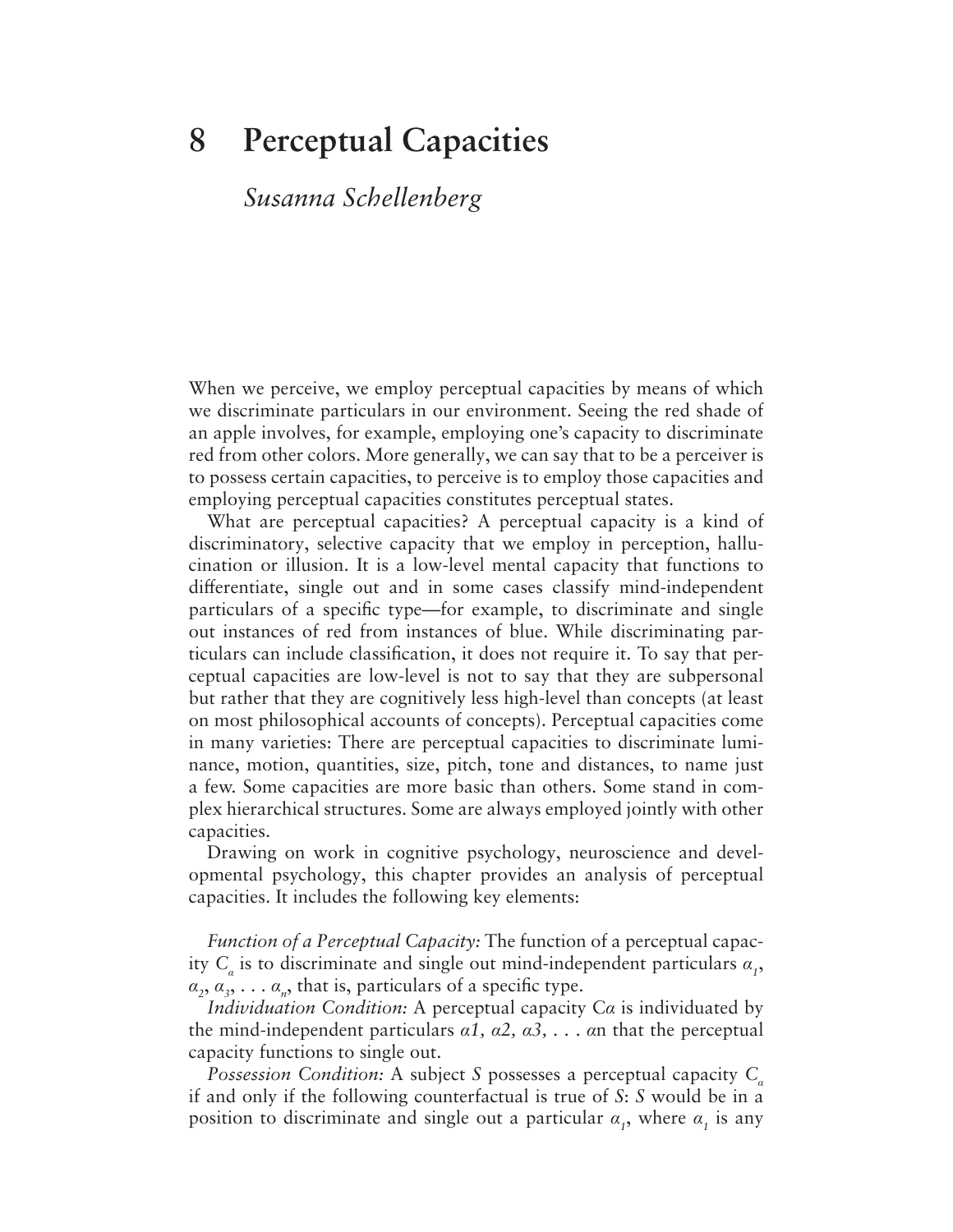particular of the type that  $C_a$  functions to discriminate and single out, if *S* were perceptually related to  $a<sub>1</sub>$ , (i) assuming *S* is perceptually capable (awake, alert etc.), (ii) assuming no finking, masking or other exotic case obtains and (iii) where *S* being perceptually related to  $\alpha_1$  means that (a) the situational features are such that  $a_i$  is perceivable by *S* (good lighting conditions, etc.), (b) *S* has the relevant sensory apparatus that allows her to gain information about  $\alpha_1$  and (c) *S* is spatially and temporally related to  $\alpha_1$  such that *S* is in a position to gain information about  $\alpha_1$  via her sensory apparatus.

*Fallibility Condition:* If a subject *S* employs a capacity  $C_a$ ,  $C_a$  can either fulfill its function or fail to fulfill its function, such that there is no difference at the level of employing  $C_a$  but only a difference at the level of fulfilling its function. The function of  $C_{\alpha}$  is fulfilled if by employing  $C_{\alpha}$  a relevant particular is singled out. The function of *C<sup>Į</sup>* fails to be fulfilled if by employing  $C_a$  no relevant particular is singled out.

*Asymmetry Condition:* The employment of a perceptual capacity  $C_{\alpha}$  in cases in which *C*<sub>*a*</sub> fulfills its function is metaphysically more basic than the employment of  $C_a$  in cases in which  $C_a$  fails to fulfill its function.

*Repeatability Condition:* A necessary condition for  $C_{\alpha}$  to be a perceptual capacity is that  $C_{\alpha}$  is repeatable.

*Physical Base Condition:* If a subject *S* is employing a perceptual capacity *C<sup>Į</sup>* , then there is a physical base of employing *C<sup>Į</sup>* that is constituted by physical processes, events and structures (such as the neural activity) of *S*.

*Informational Base Condition:* If a subject *S* is employing a perceptual capacity  $C_a$ , then there is an informational base of employing  $C_a$  that is constituted by the subpersonal psychological mechanism (information processing, computations and other subpersonal functional states, events and processes) of *S*.

I will provide an asymmetric counterfactual analysis of perceptual capacities that is built around these eight conditions. But first it will be helpful to give a brief history of the notion of capacity in cognitive science and philosophy and to lay out the benefits of analyzing the mind in terms of mental capacities.

## **1. Why Analyze the Mind in Terms of Mental Capacities?**

The notion of a capacity is deeply entrenched in psychology and the brain sciences. Driven by the idea that a cognitive system has the capacity it does in virtue of its internal components and their organization, it is standard to appeal to capacities in cognitive psychology.<sup>1</sup> Critical in the advent of the notion of capacity in cognitive psychology was Chomsky's distinction between competence and performance, where a competence is a cognitive capacity and a performance is generated by employing a competence. In the case of language, a competence is a tacit grasp of the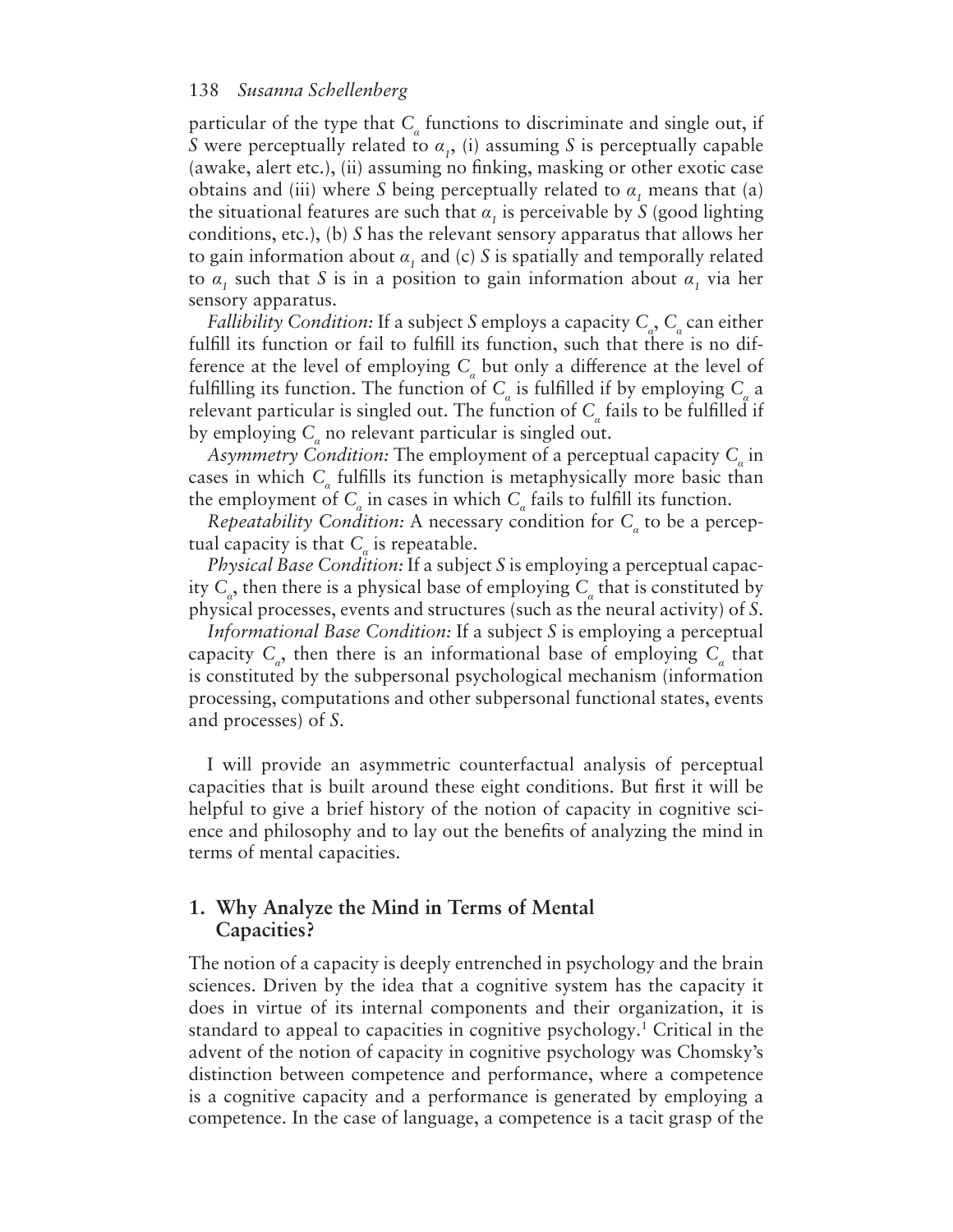structural properties of a language and the performance is the production of utterances (Chomsky, 1995).

In contrast to the centrality of capacities in psychology and the brain sciences, questions about mental capacities have been neglected in recent philosophical work.<sup>2</sup> This is surprising given their importance in the history of philosophy, in the work of Aristotle and Kant, in particular. Until the beginning of the twentieth century, capacities and related concepts such as abilities, skills, powers and categories featured prominently in philosophical and scientific work on perception. Indeed, it was standard to analyze the mind in terms of capacities. With the linguistic turn, the norms changed and it became standard to analyze the mind in terms of representational content instead. No doubt the linguistic turn brought with it much clarity and precision. However, in sidelining capacities, a great deal was lost. The good news is that we are not forced to choose between analyzing the mind in terms of capacities and analyzing it in terms of representational content. Indeed, I will argue that employing mental capacities constitutes the representational content of mental states.

The main benefit of invoking capacities in an account of the mind is that it allows for an elegant counterfactual analysis of mental states: It allows us to analyze mental states on three distinct yet interrelated levels:

- 1. A first level of analysis pertains to the function of mental capacities.
- 2. A second level of analysis pertains to the mental capacities employed, irrespective of the context in which they are employed.
- 3. A third level of analysis pertains to the mental capacities employed, taking into account the context in which they are employed.

On the first level, we focus on the function of perceptual capacities, which is to discriminate and single out particulars of a specific type. A perceptual capacity has this function even if it is employed while failing to fulfill its function, as is the case in hallucination and illusion. Even in such a case, the capacity functions to discriminate and single out particulars of a specific type. Moreover, a perceptual capacity has this function even if it is more often than not employed while failing to fulfill its function.

On the second level of analysis, we focus on what is in common between mental states in which the same perceptual capacities are employed. On this level, it is irrelevant whether or not a perceptual capacity is employed such that it fulfills its function. As I argue elsewhere, in perceptions, hallucinations and illusions with the same phenomenal character, the same perceptual capacities are employed. (Schellenberg, 2018b) So, on this second level of analysis, perceptions, hallucinations and illusions with the same phenomenal character are on a par.

On the third level of analysis, we focus on the fact that perceptual capacities are employed in a specific environment, whereby a particular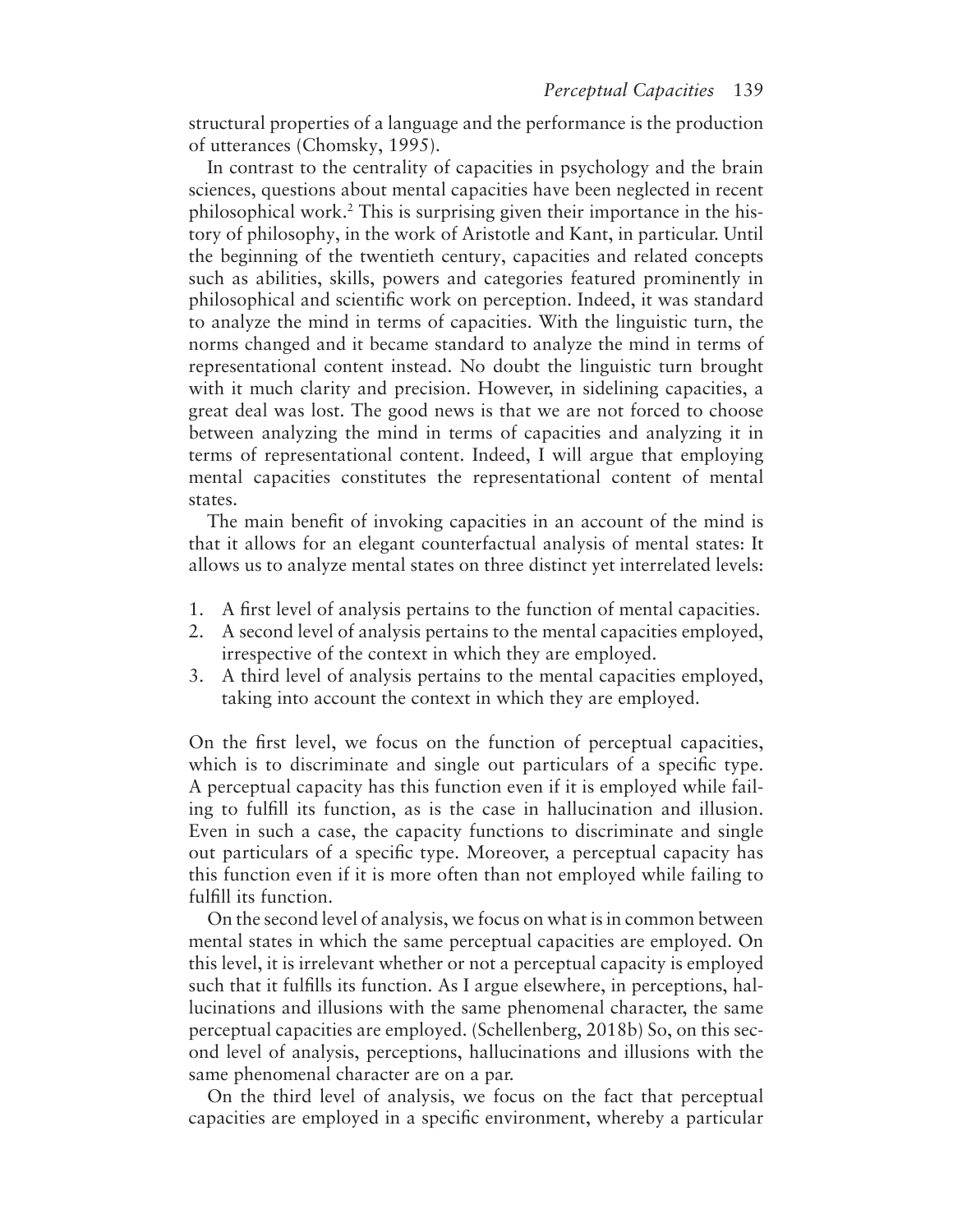is either successfully singled out or the experiencing subject fails to single out a particular. In contrast to the second level, it matters, on this third level, whether or not a capacity is employed such that its function is fulfilled. So, on this level, perceptions differ from hallucinations and illusions. This is the level of analysis on which we determine the token content of the relevant experiential state.

## **2. The Function of Perceptual Capacities**

Perceptual capacities function to discriminate and single out particulars. More precisely:

*Function of a Perceptual Capacity:* The function of a perceptual capacity *C<sup>Į</sup>* is to discriminate and single out mind-independent particulars  $a_1, a_2, a_3, \ldots, a_n$ , that is, particulars of a specific type.

A particular, as understood here, is a mind-independent object, event or property-instance. I use the notion of "singling out" rather than "referring" so as to remain neutral on whether perceptual capacities are conceptual or nonconceptual. While referring has been argued to require conceptual capacities, singling out particulars requires no such capacities. Singling out a particular can be understood as a proto-conceptual analogue of referring to a particular. Non-rational animals and infants as young as four months old can perceptually single out particulars in their environment, yet on at least some notions of "reference" they do not have the capacity to refer. Moreover, on many views of reference, referring to a particular presupposes that the relevant subject is in a mental state with content.<sup>3</sup> While I will show that analyzing perceptual states as constituted by employing perceptual capacities entails that those perceptual states have representational content, we can remain neutral for now on whether perceptual experience has content. Thus, I use the term "singling out" so as not to presuppose a representational view.

The notion of function in play is a notion of natural function. It is natural in that it is independent of interpretation. So what function a capacity has is not relative to an interpreter.<sup>4</sup> There are many different kinds of perceptual capacities. There are perceptual capacities that function to discriminate and single out objects of a specific type. Others function to discriminate and single out property instances of a specific type. Still others function to discriminate and single out events of a specific type.

Natural functions can be given an etiological analysis; we can, however, work with the notion of a natural function while rejecting such an analysis. As I will argue, that is what we should do. According to etiological theories, something has a certain function because of what it is selected and adapted for (Ayala, 1970, Wright, 1973, Millikan, 1989, Neander,  $1991$ ).<sup>5</sup> Consider the heart's function to pump blood.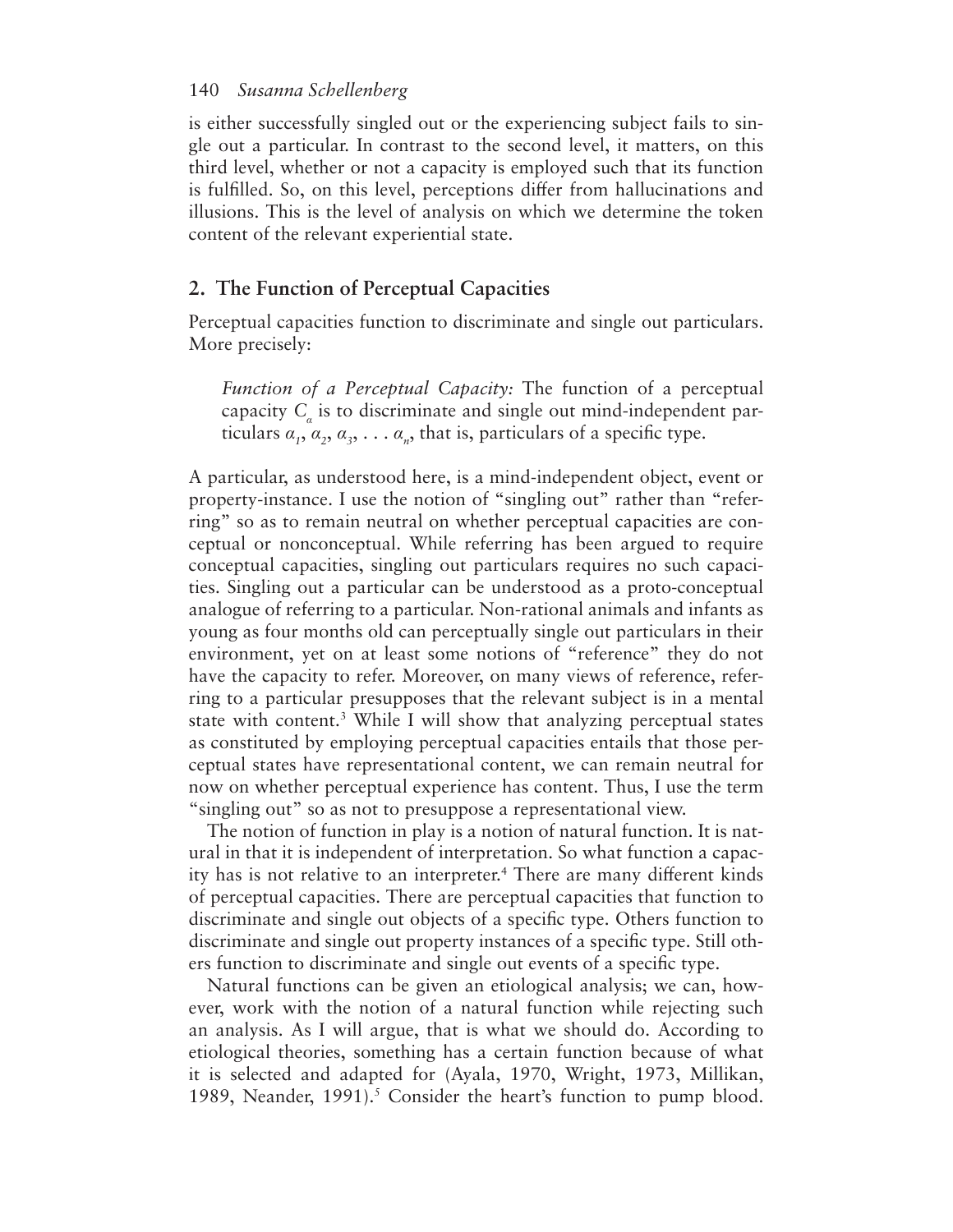The etiological theory explains this function by pointing to the fact that hearts were selected for pumping blood. While this is no doubt how it causally came about that hearts have the function to pump blood, *the fact* that hearts have this function is neutral on *how* they came to have it. Even if hearts came to have their function by some other means, they could still have the function to pump blood. More generally, we should distinguish what function something has from how it came to have that function. What is crucial for an analysis of capacities is what function they have, not how they came to have it.

In contrast to etiological theories, the view developed here is neutral on how mental capacities came to have their function. No doubt we have the perceptual capacities that we do due to our phylogenetic and ontogenetic background. The point is that we can analyze the function of those capacities without appealing to how we came to have them. Indeed, there is no sense in which the phylogenetic or ontogenetic history of a subject is relevant for determining the function of her capacities. A subject who discriminates and singles out particulars in her environment via an implant can have perceptual capacities with the very same function as a subject who has those capacities due to her phylogenetic and ontogenetic background. While most mental capacities happen to have their function due to natural selection or some other natural process, nothing in the account developed here hinges on the matter.

For this reason, the account of mental states developed here does not face well-known problems of etiological theories of mental content. It does not, for example, face the problem of how to account for complex capacities, the possession of which cannot be explained in terms of natural selection, adaptation or meme selection. Moreover, by contrast to etiological accounts, it does not face Davidson's Swampman objection (Davidson, 1987: 443–444). Swampman is a creature that by astounding coincidence came into existence through a collision of particles caused by a lightning bolt. At the very same moment, Donald Davidson is struck by a lightning bolt and tragically dies. Swampman is a physical duplicate of Davidson, but his history is radically different. He did not partake in any evolutionary history and there are no phylogenetic, ontogenetic or other etiological ways to explain his mental states. For this reason, etiological accounts of function are forced to say that Swampman's component parts do not have any functions. But according to capacitism, the view developed in the course of this book, a function is in no way dependent on the history of the subject employing the relevant capacity. Therefore, capacitism posits that Swampman possesses all the capacities that Davidson possessed shortly before being struck by lightning. Indeed, I argue that neither the content nor the epistemic force of a mental state depends on the history or reliability of employing the capacities that constitute that mental state. Since capacitism holds that the function of perceptual capacities is independent of the history of the subject employing those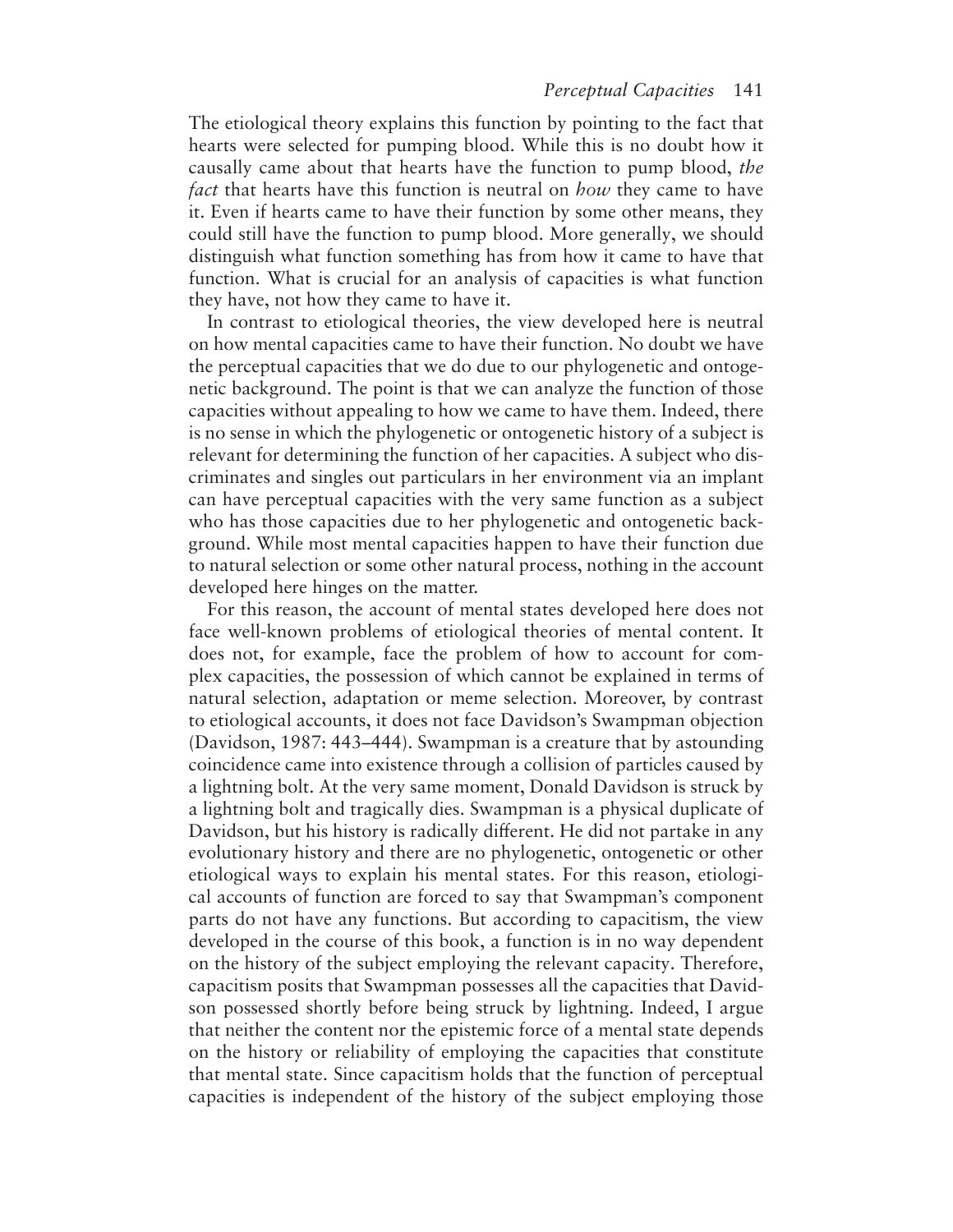capacities, the view posits that Swampman not only has mental states with content but also mental states with epistemic force.<sup>6</sup>

A perceptual capacity has a certain function irrespective of whether it fulfills its function in any particular context of employment. To explain why, it is helpful to distinguish capacities from their employment. While a capacity is a kind of mental tool, the employment of a capacity is a mental activity. Consider Sam, who possesses the perceptual capacity that functions to discriminate and single out red particulars. Just as Sam's heart has the function to pump blood but may fail to pump blood, so Sam may employ her capacity while failing to single out any red particular. In such a case, the capacity failed to fulfill its function because the target of employing the capacity is not present: No red particular was discriminated and singled out.

A few clarifications are in order before we move on to developing the individuation conditions of perceptual capacities. First, for  $f$  to be a natural function does not imply that  $f$  is a biological function. While biological functions are natural functions, not all natural functions are biological functions. After all, a computer can have a natural function, but it does not have a biological function.

Second, it is crucial that the function of a perceptual capacity is not just a matter of discriminating particulars but is also a matter of singling them out. Due to this, perceiving an instance of red is distinct from perceiving an instance of blue. Both cases may involve discriminating red from blue, but in the former case an instance of red is singled out, while in the latter case an instance of blue is singled out. So the capacities employed are distinct and the perceptual states constituted by employing those capacities differ.

Third, while capacitism is compatible with functionalism, it does not commit one to functionalism. Functionalism individuates mental states not with regard to their internal constitution or their relation to the environment but on the basis of their function in the cognitive system of which they are a part (e.g., Lewis, 1966, Block, 1978). Capacitism individuates mental states on the basis of mental capacities and mindindependent particulars: Mental states are constituted by the mental capacities employed and the particulars (if any) thereby singled out. The function of those capacities is not understood in terms of the role those capacities play in the cognitive system of which they are a part. Thus, capacitism does not entail functionalism. There may, however, be good reasons to integrate capacitism in a functionalist view of the mind.

#### *2.1. Material Discrimination*

When we perceptually discriminate  $\alpha$  from  $\beta$ , we discriminate an actual, mind-independent particular  $\alpha$  to which we are perceptually related from a distinct actual, mind-independent particular  $\beta$  to which we are similarly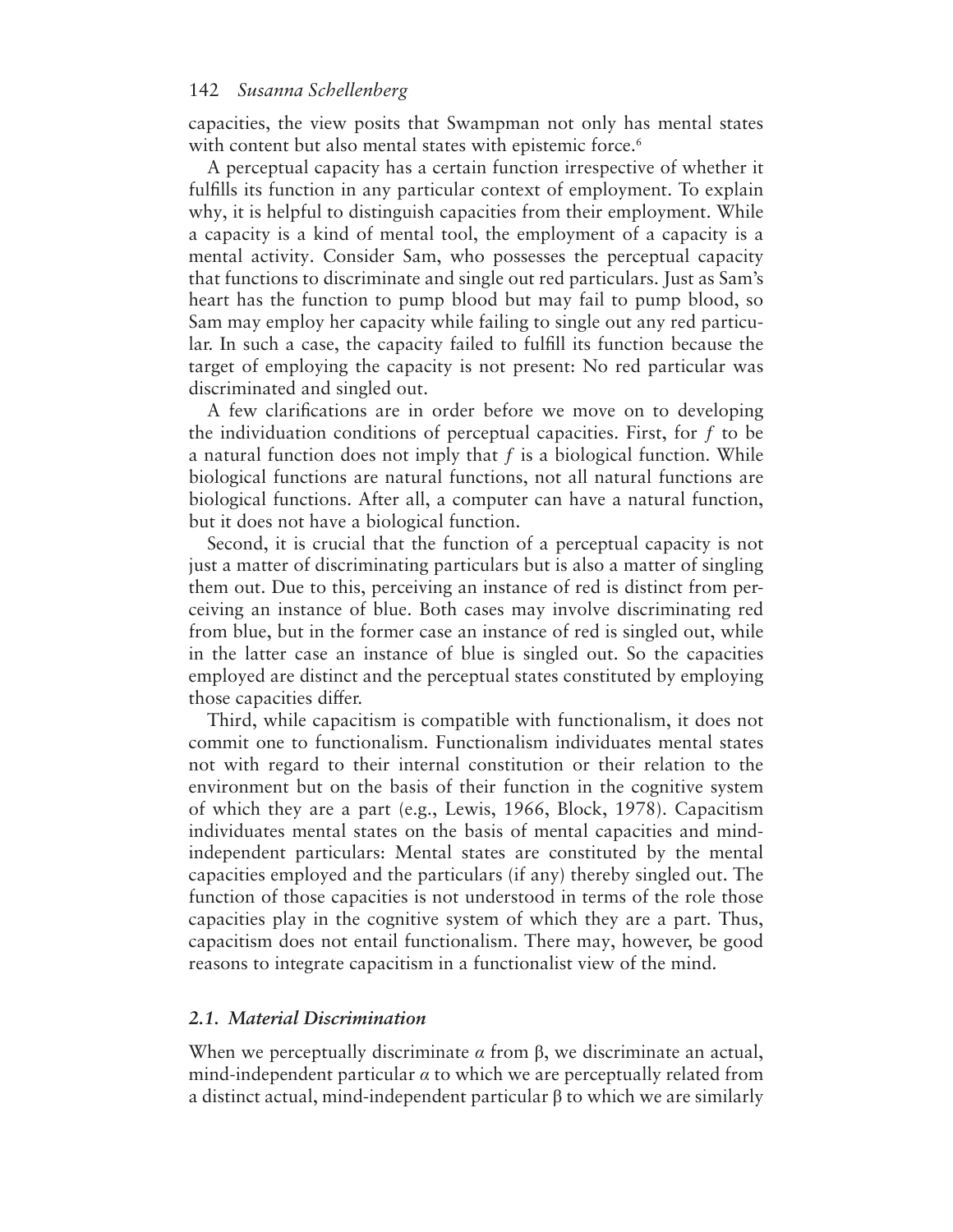perceptually related. Let's call this kind of discrimination *material discrimination*. When I speak of discrimination without further qualification, I mean always material discrimination. Discriminating between two particulars in this sense does not require attending to both particulars. It requires only registering their differences. Consider Dylan, who is walking through thick foliage. It is unclear how she could be perceptually aware of, say, a leaf without registering how it differs in at least one respect from its surround. More generally, it is unclear how one could be perceptually aware of a particular without registering how it differs in at least one respect from its surround. The basic level of employing perceptual capacities is to discriminate one particular from another, where this discrimination is understood as registering their differences.<sup>7</sup>

Material discrimination is distinct from any notion of discrimination understood in terms of carving out possibility space. On such notions, to discriminate  $\alpha$  is to discriminate  $\alpha$  from other possible ways  $\alpha$  could be. In particular, material discrimination is to be distinguished from the notion of discrimination in relevant alternative views of knowledge (Austin, 1946, Dretske, 1969, 1981, Goldman, 1976), contextualism and pragmatic encroachment accounts (Hawthorne, 2003, Stanley, 2005, DeRose, 2009), as well as contrastivism (Schaffer, 2005). Subtleties aside, such views have it that to know that an object *o* has property *F* (in some circumstance), one must be able to rule out some relevant alternatives, that is, certain relevant situations in which *o* has, say, property *G* rather than *F*. On this notion of discrimination, to discriminate a property *F* that an object *o* instantiates is to discriminate *F* from relevant alternative ways *o* could be. As Pritchard puts it:

In the perceptual case at least, to be able to rule out an alternative is to be able to make the relevant discriminations between the target object and the object at issue in the alternative—e.g., to be able to discriminate between goldfinches and woodpeckers.

(Pritchard, 2010: 246)

On such relevant alternative views of knowledge, discrimination is necessary for knowledge: To know, one must discriminate the way things are from relevant other ways they might be. The notion of discrimination is a matter of modal appreciation.8

Material discrimination is distinct from discriminating relevant alternatives in two ways. First, material discrimination is a matter of noticing differences between actual, mind-independent particulars to which one is perceptually related rather than appreciating relevant alternatives. Second, material discrimination need not be cognitive (and typically is not), while any kind of modal appreciation and modal theorizing falls squarely in the cognitive realm. It is standard to distinguish perception and cognition. Perception is a kind of mental faculty that we share with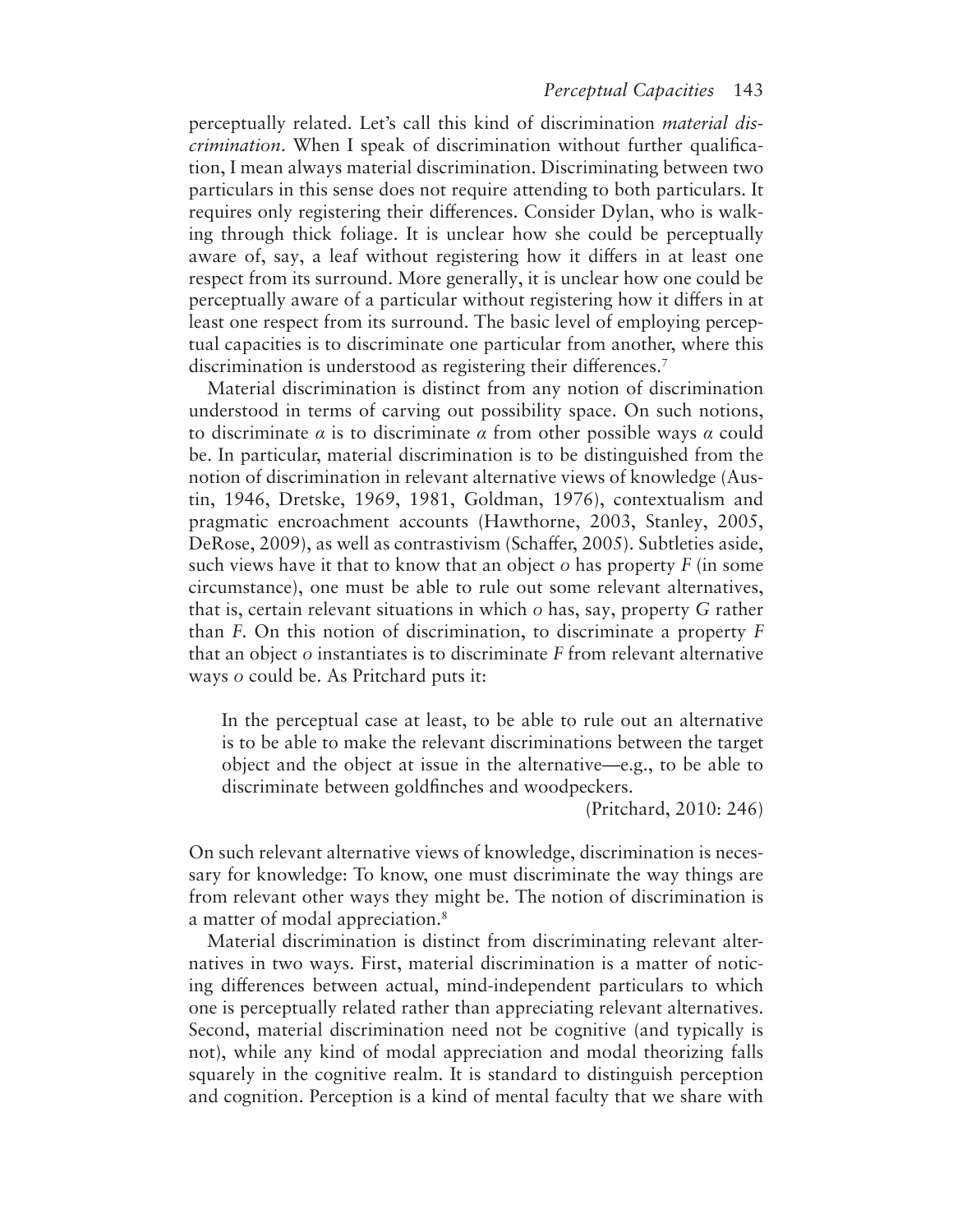non-rational animals. While human perception might be rife with topdown effects, there is no reason to think that modal appreciation is constitutive of perception.

Material discrimination is distinct not only from appreciating relevant alternatives but also from detecting differences between mental states via introspection. It has been argued that two phenomenal states  $M<sub>1</sub>$  and  $M<sub>2</sub>$  differ if and only if their subject can introspectively tell them apart. (Shoemaker, 1994) I am not denying that we *can* discriminate between phenomenal states in this way. We can call this *introspective discrimination*. The important point here is that in perceiving our environment, we discriminate between external, mind-independent particulars rather than mental states or aspects of mental states. According to capacitism, discriminating such particulars constitutes perceptual states and indeed phenomenal character and so is more basic than introspective discrimination.

## **3. The Individuation Condition**

Perceptual capacities are individuated by the external, mind-independent particulars that they function to single out.

*Individuation Condition:* A perceptual capacity  $C_a$  is individuated by the mind-independent particulars  $\alpha_1$ ,  $\alpha_2$ ,  $\alpha_3$ , . . .  $\alpha_n$  that the perceptual capacity functions to single out.

Given that perceptual capacities are individuated externally, the perceptual capacity that functions to single out instances of red differs from the perceptual capacity that functions to single out instances of scarlet or vermilion. There will be a perceptual capacity to discriminate and single out instances of red, a distinct perceptual capacity to discriminate and single out instances of scarlet and yet another perceptual capacity to discriminate and single out instances of vermilion. So perceptual capacities can be more or less fine-grained, and we can single out the very same particular with capacities that are more or less fine-grained. Suppose you see a field of flowers that are shades of red and yellow. You can employ your capacity to discriminate between red and yellow and thus be aware of a field of red and yellow flowers. Alternatively, you can employ your capacity to discriminate between crimson, scarlet and vermilion and between lemon, mustard and ocher and thus be aware of the colors in front of you in a more fine-grained way.

The external, mind-independent property instances that we can perceive do not just include instances of intrinsic properties, such as intrinsic shapes, colors, sounds, smells, textures and the like.<sup>9</sup> We always perceive from a perspective. As a consequence, we perceive under situational features, that is, features such as the lighting conditions, color context, the acoustic conditions and our location in relation to the particulars perceived. Thus, when we perceive a circular coin from different angles, there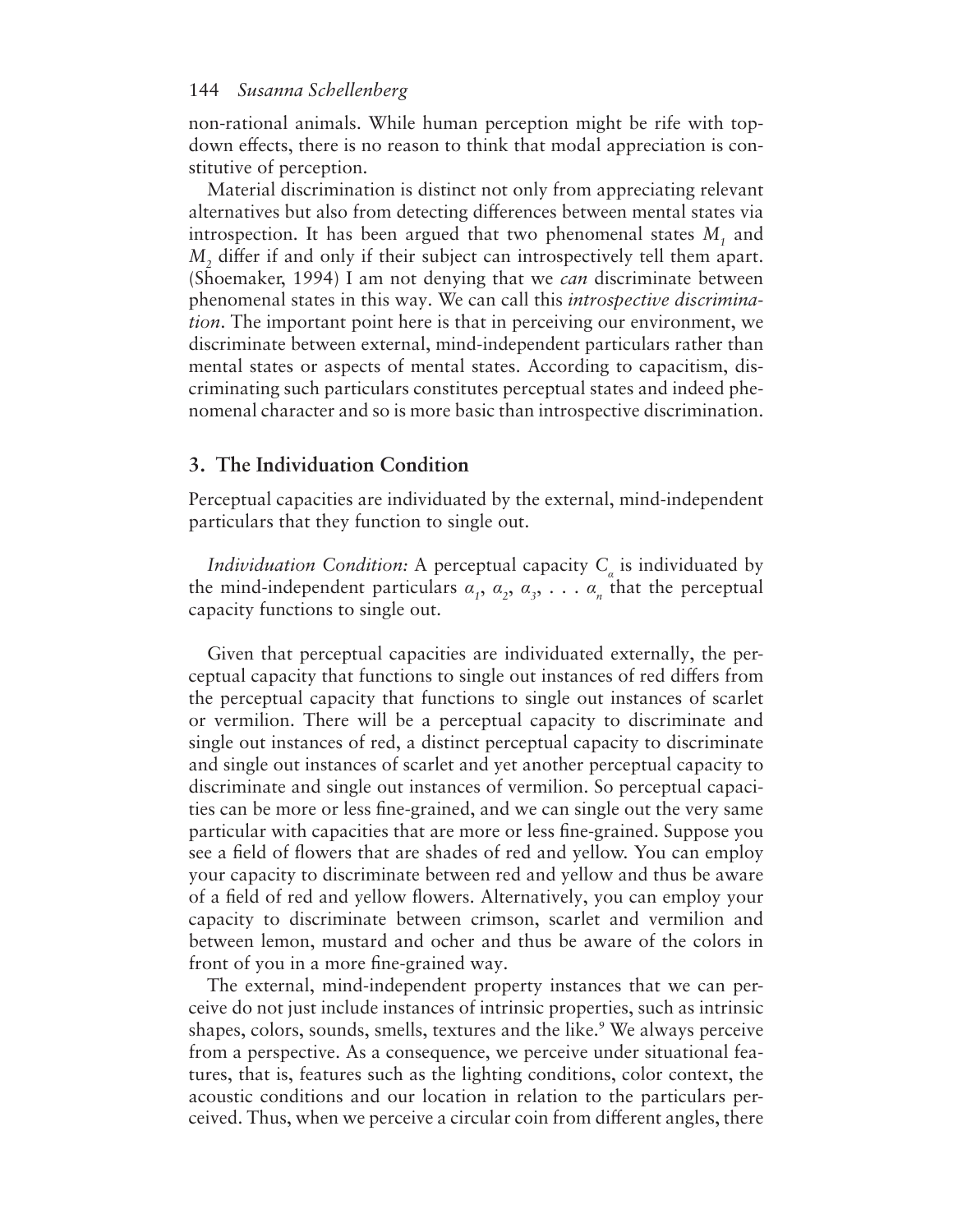is a respect in which the coin looks circular throughout but also a respect in which the coin's appearance changes. Likewise, when we perceive two trees of the same size located at different distances from us, there is a respect in which they look the same size, but also a respect in which they appear different. (Peacocke, 1983) Perception has both an *invariant* aspect—an aspect that remains stable across changes in perspective—and a *variant* aspect—an aspect that changes depending on one's perspective. How should we account for the variant aspect of perception?

One option is to understand the variant aspect in terms of situationdependent properties.10 A situation-dependent property is an external, mind-independent property that is determined by an intrinsic property and relevant situational features (e.g., the perceiver's location relative to the perceived intrinsic property, the lighting conditions, acoustic conditions, etc.). Situation-dependent properties are exclusively sensitive to and ontologically dependent on intrinsic properties and situational features. Any perceiver occupying the same location would, *ceteris paribus*, be presented with the same situation-dependent property. As with intrinsic properties, perceivers differ, however, with regard to which situation-dependent properties are perceptually available to them, and they differ in how they represent and are aware of situation-dependent properties. If this is right, then the external, mind-independent property instances that we can perceive include situation-dependent properties in addition to intrinsic properties.

The boundaries of the set of particulars that a capacity functions to single out is set by the world. It is not set by what a perceiver takes her perceptual capacity to function to single out. So the boundaries of my capacity to discriminate and single out squares is set by squares, not by what I take to be squares. If in perception I take something to be a square that is not in fact a square, I employ my perceptual capacity to discriminate and single out squares baselessly, while failing to single out a square. Thus, I presuppose a strong form of realism.

As we have seen, perceptual capacities are with regard to their individuation conditions analyzed in terms of mere relations to the world and so without any appeal to mental entities, be they, states, capacities or events. In this respect, capacitism builds on causal views of mental states. (Kripke, 1972'; Putnam, 1975; Burge, 1979; Devitt, 1981) However, as I will argue shortly, with regard to their possession conditions, the situation is more complex: The possession of at least some perceptual capacities requires possessing other perceptual capacities.

## **4. The Possession Condition**

Perceptual capacities cannot be analyzed independently of analyzing their possession conditions. To possess a perceptual capacity is to be in a position to discriminate and single out the external, mind-independent particulars that the capacity functions to single out when perceptually related to such particulars and some further conditions hold. So if we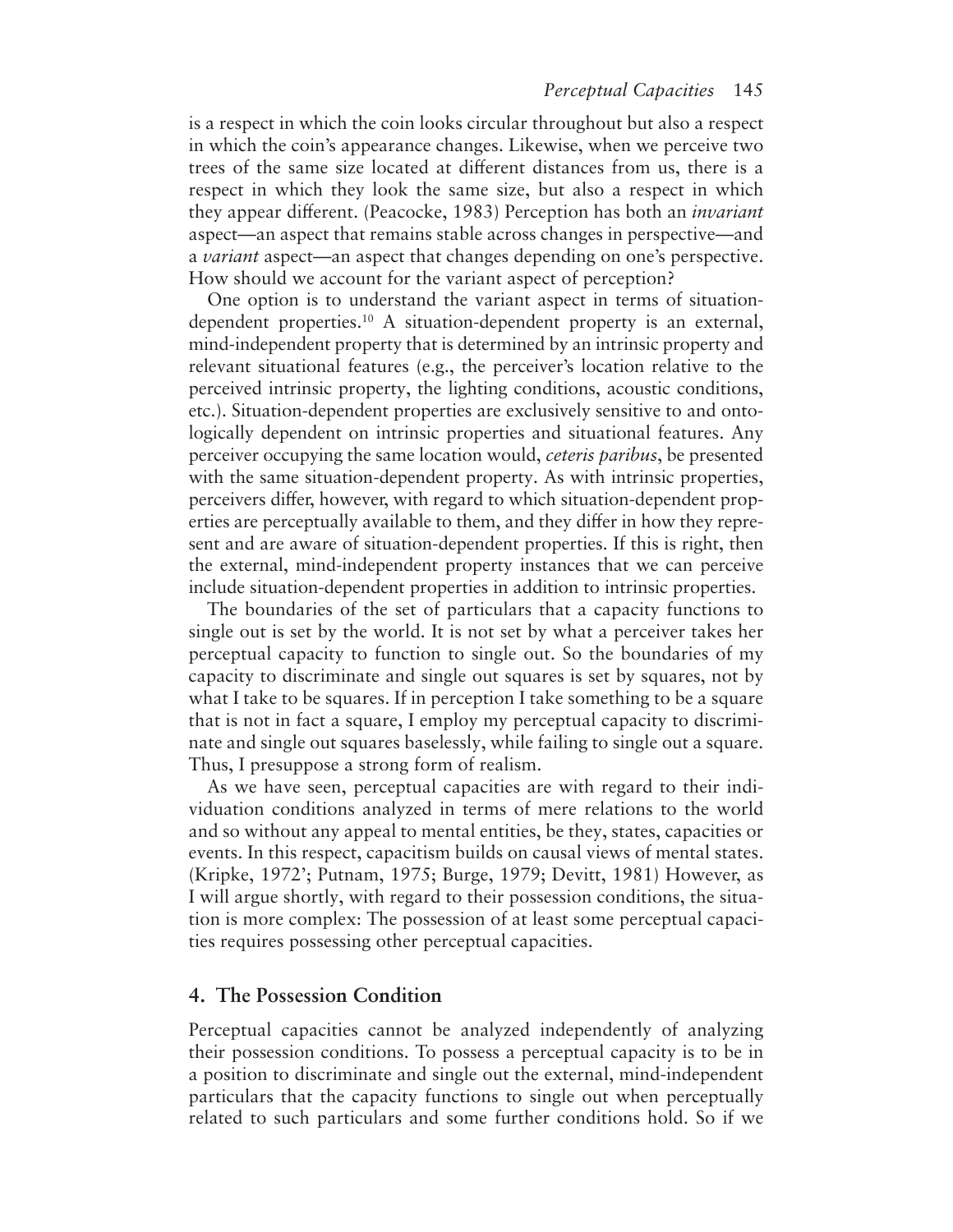possess such a capacity, then—assuming no exotic case obtains—the following counterfactual holds: If we were perceptually related to a particular that the capacity functions to single out, then we would be in a position to discriminate and single out that particular. More precisely:

*Possession Condition:* A subject *S* possesses a perceptual capacity *C<sup>Į</sup>* if and only if the following counterfactual is true of *S*: *S* would be in a position to discriminate and single out a particular  $\alpha_1$ , where  $\alpha_1$  is any particular of the type that  $C_a$  functions to discriminate and single out, if *S* were perceptually related to  $\alpha_{j}$ ,

- i. assuming *S* is perceptually capable (awake, alert, etc.),
- ii. assuming no finking, masking or other exotic case obtains, and
- iii. where *S* being perceptually related to  $a<sub>1</sub>$  means that (a) the situational features are such that  $a_i$  is perceivable by *S* (good lighting conditions, etc.), (b) *S* has the relevant sensory apparatus that allows her to gain information about  $\alpha_1$  and (c) *S* is spatially and temporally related to  $\alpha_1$  such that *S* is in a position to gain information about  $\alpha_1$  via her sensory apparatus.

The condition requires only that a subject be in a position to discriminate and single out a particular of the type that  $C_{\alpha}$  functions to single out when perceptually related to one and not that she in fact do so. The reason for this is that even if the subject is perceptually related to a relevant particular, she might for a variety of reasons fail to single out the particular, perhaps because she does not notice the particular due to her attention being directed elsewhere.

It will be helpful to specify each qualification of what it is to be perceptually related to a particular. The qualification that the subject is perceptually capable rules out cases in which the subject is not at that particular moment able to employ her perceptual capacity (perhaps because she is intoxicated or sleepy), even though she is generally capable of doing so. The qualification that no finking, masking or other exotic cases obtain rules out cases in which the subject mysteriously loses her capacity from one moment to the next. The inference from a claim about perceptual capacities to a counterfactual fails in such cases.11 However, all the standard ways of fixing the disposition-to-counterfactual inference can be exploited for the capacity-to-counterfactual inference (see Lewis, 1997). Finding a formulation of the capacity-to-counterfactual inference that is indefeasible in light of all possible finking, masking and similarly exotic cases would be a project of its own. Therefore, I will here work on the independently plausible assumption that no such exotic cases obtain.

The first specification of what it means to be perceptually related rules out cases in which the subject is causally related to a relevant particular  $a_1$ , but it is, for example, too dark or too noisy for her to perceive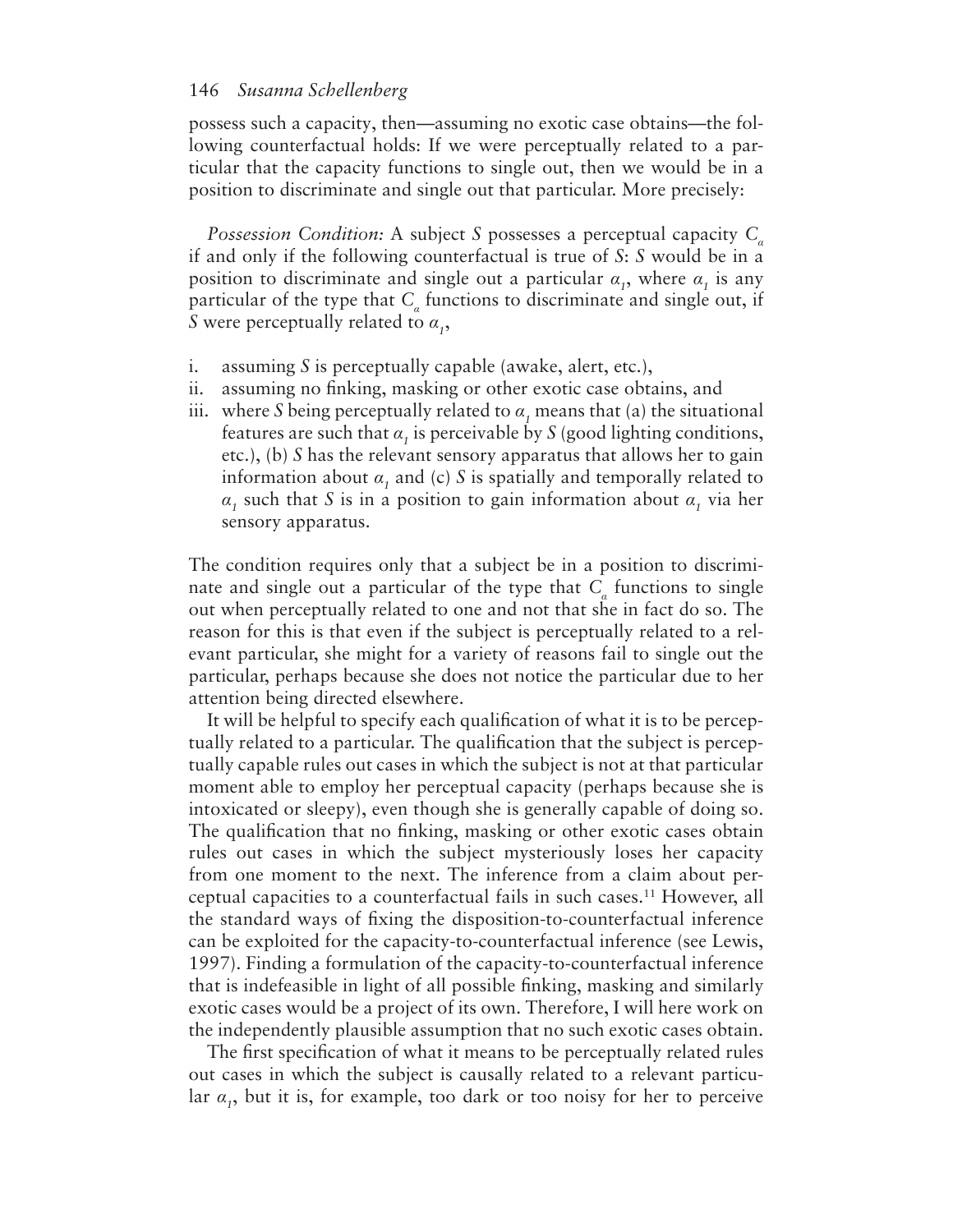the particular. The second specification rules out cases in which the relevant subject does not have the sensory apparatus to perceive  $a_i$ , perhaps because her sensory organs are damaged. The third specification rules out cases in which the subject is causally related to a relevant particular  $\alpha$ <sub>*1*</sub>, but not in a way that allows her to gain information about  $\alpha$ <sub>*1*</sub> via her sensory organs—perhaps because  $a<sub>1</sub>$  is so close to her eyes that she cannot properly make it out or so far away that she is unable to discriminate it from its surround.

Successfully employing a perceptual capacity to discriminate and single out particulars of a type requires being differentially sensitive to particulars of that type in one's environment. However, the counterfactual analysis of perceptual capacities entails that one could possess a perceptual capacity despite not being able at that very moment to respond differentially to the relevant particulars. If one is sufficiently intoxicated, one might not be able to respond differentially to much at all. In such states, one nonetheless possesses perceptual capacities. Moreover, if one does not have the relevant sensory apparatus or one's sensory apparatus is impaired, one cannot be perceptually related to particulars that the perceptual capacity functions to discriminate and single out. In those cases too, one nevertheless can possess perceptual capacities. One will just not be in a position to employ them while fulfilling their function without being appropriately connected to a sensory apparatus. In short, while *successfully employing* a perceptual capacity requires being differentially sensitive to particulars of the relevant type in one's environment, *possessing* a perceptual capacity is not subject to this requirement.

There are several close alternatives to the counterfactual analysis provided. A conditional could, for example, be formulated in terms of a "might" or a "could."

If the conditional were formulated in terms of a "might" or a "could," the link between possessing a perceptual capacity and successfully employing it would be too weak to entail a constitutive relation between the perceptual capacities employed and the perceptual states thereby constituted.<sup>12</sup> Therefore, it is crucial that the conditional is formulated in terms of a "would."

Now one might wonder what the connection is between possessing specific capacities and possessing closely related capacities. One might wonder, for example, whether there could be a perceiver who possesses only the capacity to discriminate red from other colors without possessing any perceptual capacities to discriminate and single out other colors. More radically, can there be a perceiver who possesses only one perceptual capacity? In response, there is empirical evidence that possession of at least some perceptual capacities comes in clusters. For example, if one is able to discriminate angles from straight lines, one will also be able to discriminate curves from straight lines. And if one possesses the capacity to discriminate, for example, red from blue and single out red, one will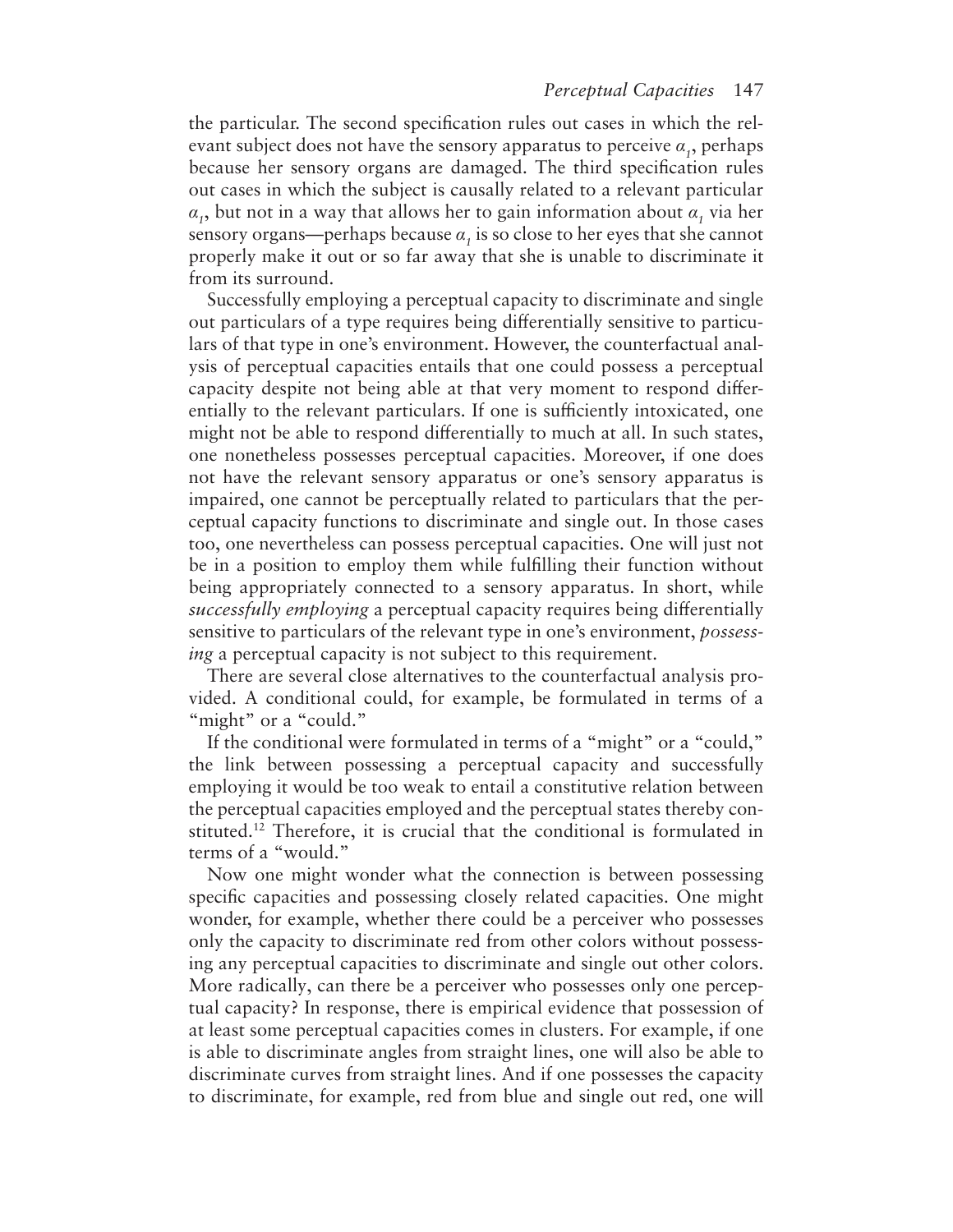also possess the capacity to discriminate blue from red and single out blue.<sup>13</sup>

#### *4.1. Possessing a Capacity vs. Employing a Capacity*

What is the relation between possessing a capacity and employing it? It has been argued that one cannot claim one possesses a capacity if one has never employed it successfully (Aristotle, *De Generatione Animalium* 2.3, 736b21–6 & 4.1, 766a5–10).<sup>14</sup> It has been argued, moreover, that if one employs a capacity without it fulfilling its function, then one does not claim to possess the capacity at that moment (Millar, 2008). Aristotle attributes a view that is even more restrictive to the Megarians:

There are some—such as the Megarians—who say that something is capable only when it is acting, and when it is not acting it is not capable. For example, someone who is not building is not capable of building, but someone who is building is capable when he is building; and likewise, too in other cases. It is not hard to see the absurd consequences of this.

(Metaphysics, Book: 1046b)

On the Megarian view, one can possess a capacity only when one is successfully employing it.

Against all these views, I am arguing that we can possess a capacity even if we never employ it. Possessing a capacity is thus metaphysically more fundamental than employing a capacity: A subject cannot employ a capacity that she does not possess, but she can possess a capacity without ever employing it.

Aristotle's distinction between first and second potentiality of capacities and first and second actuality of capacities is helpful here (*De Anima* II.5: 417a22–417a30). We can distinguish between an English speaker's innate capacity to speak a language (first potentiality), her capacity to speak English when she is sleeping (second potentiality) and her capacity to speak English when she is speaking English (second actuality). If one has first potentiality of a capacity, one is the kind of being that could possess that capacity. If one has second potentiality of a capacity, one possesses that capacity (Aristotle also calls this the first actuality of a capacity). If one manifests the second actuality of a capacity, one employs the capacity successfully.

A necessary condition for possessing a capacity is to be the kind of being who could possess that capacity and to meet some further constraint, such as being in an environment in which one has the opportunity to come to possess the capacity. Aristotle expresses this idea when he maintains that first potentiality is prior to second potentiality (or first actuality). A necessary condition for employing a capacity is to possess that capacity and to meet some further constraint, such as being in a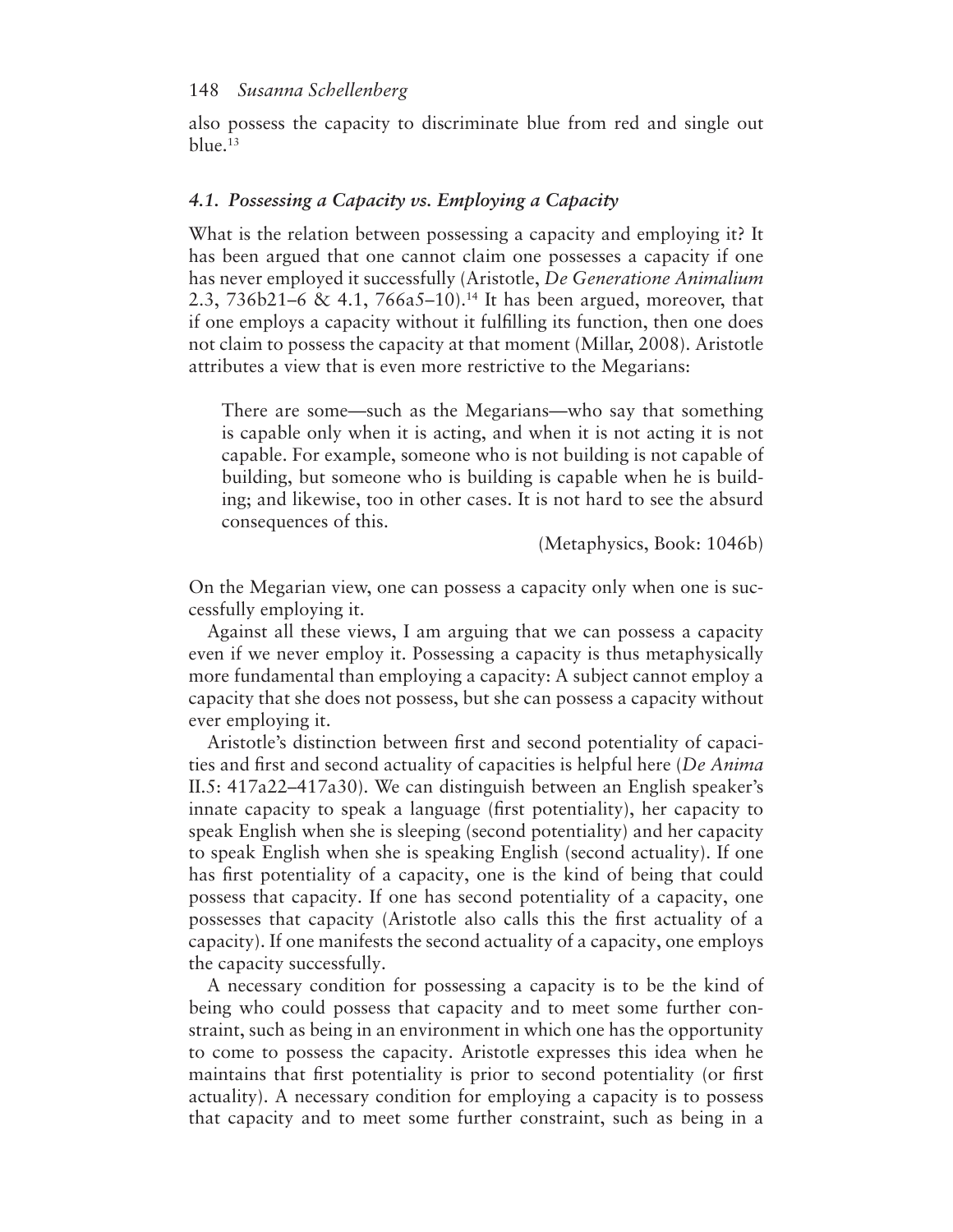suitable environment. Aristotle expresses this idea when he maintains that first actuality is prior to second actuality.15

## **5. The Fallibility Condition**

So far, we have analyzed perceptual capacities in light of their function to discriminate and single out particulars in perception. What happens when we fail to single out what we purport to single out, such as in cases of hallucination and illusion? I argue that perceptual capacities are fallible in that the very same perceptual capacity can be employed in perception, hallucination and illusion.

*Fallibility Condition:* If a subject *S* employs a capacity  $C_a$ ,  $C_a$  can either fulfill its function or fail to fulfill its function, such that there is no difference at the level of employing  $C_a$  but only a difference at the level of fulfilling its function. The function of  $C_{\alpha}$  is fulfilled if by employing  $C_{\alpha}$  a relevant particular is singled out. The function of *C<sup>Į</sup>* fails to be fulfilled if by employing  $C_{\alpha}$  no relevant particular is singled out.

The relevant alternative to understanding capacities as fallible is to understand them as infallible. Millar among others understands perceptual capacities (including recognitional capacities) in this way:

If I had judged falsely that the plants in the plot were azaleas, I would not have exercised the recognitional ability in question. The general point here is that the notion of the exercise of a recognitional ability is a *success* notion.

(Millar, 2008: 333)

If capacities are understood as infallible, then one cannot employ a capacity if one does not succeed in fulfilling its function. I will not here argue against infallibilist views of capacities but will focus rather on why we should understand perceptual capacities as fallible.

By way of analogy, consider that if we possess a concept, then we can employ it even if we fail to refer. After all, if we say "That's a horse," pointing to where in fact there is no horse, we are arguably using the very same concept horse that we would use if we were successfully pointing at a horse. The difference between the former and the latter case is simply that in the former, but not the latter, we fail to refer. The failure occurs at the level of reference. There is no failure at the level of employing the concept. If that is right, then there is no reason to think that the two cases differ with regard to employing the concept horse.

The very same thing can be said of perceptual capacities. If we possess a perceptual capacity, then we can employ it even if we are not accurately perceiving. One could be prompted to employ a perceptual capacity due to non-standard circumstances: Unusual brain stimulations or misleading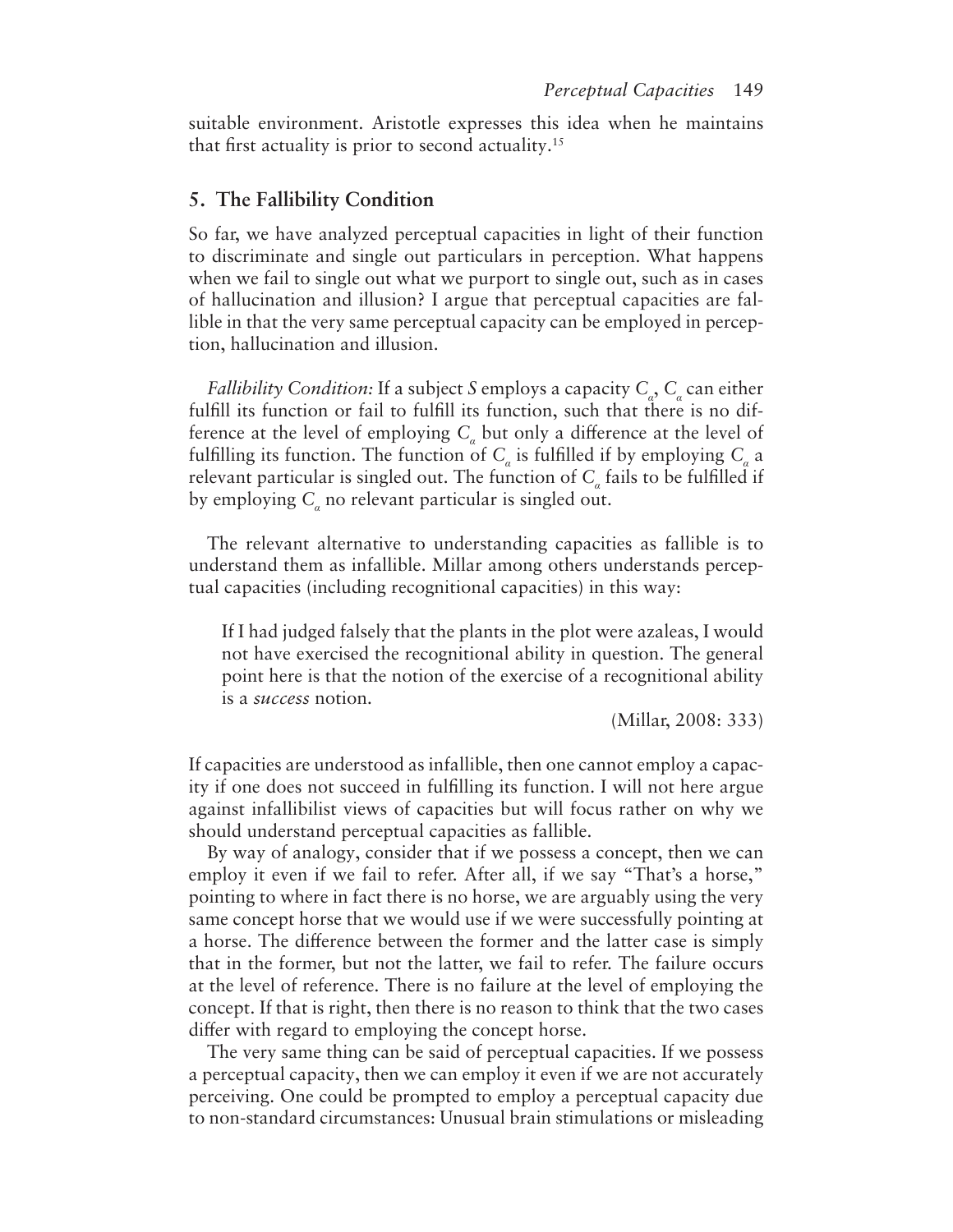distal inputs, for example. Given that capacities are determined by functional relations between the perceiver and her environment and not by individual token responses, we can employ a capacity even if a relevant particular is not present. If this is right, then like concepts, perceptual capacities are fallible.

If we employ a concept but fail to refer, the concept employed remains empty. Analogously, if we employ a perceptual capacity but fail to single out a particular, the capacity is employed *baselessly*. It is employed baselessly in the sense that the usual target of discrimination and selection an external, mind-independent particular—is absent.

Let's consider some examples. In the paradigmatic case of hallucination, it seems to us that there is an object where in fact there is no such object. Consider Kim when she hallucinates a white cup. She employs her capacity to discriminate and single out an object of a certain type. Moreover, she employs her capacity to discriminate and single out white from other colors along with capacities to single out various other property instances: Luminance, shapes, textures and so on. Since she is hallucinating and so not perceptually related to a white cup, all these capacities are employed baselessly.

In the paradigmatic case of illusion, it seems to us that an object has a property that it does not in fact instantiate. A subject who is suffering an illusion is not perceptually related to at least one particular that she purports to single out. Say she sees an object that instantiates property  $\pi$ , but given misleading circumstances, it seems to her (falsely) to be instantiating property  $\rho$ . In such a case, she employs her capacity to discriminate and single out an instance of  $\rho$ . But given that there is no  $\rho$ -instance present, she employs that capacity while failing to single out any particular. In the typical case, she will be employing several other capacities successfully. But insofar as she is suffering an illusion, she employs at least one capacity baselessly.

Now in perception the particulars between which we discriminate are mind-independent particulars in our environment. This invites the question: What do we discriminate between when we employ perceptual capacities baselessly? In response: When we employ a capacity baselessly, we are not discriminating any mind-independent particulars. Indeed, we are not discriminating any particulars. We are employing a mental tool without that mental tool fulfilling its function. The important point for present purposes is that the fact that the mental tool is not fulfilling its function does not imply that we are not employing the mental tool.

## *5.1. The Dependence of Perceptual Capacities on Mind-Independent Particulars*

I have argued that while perceptual capacities are individuated by the particulars they function to single out, they can nonetheless be employed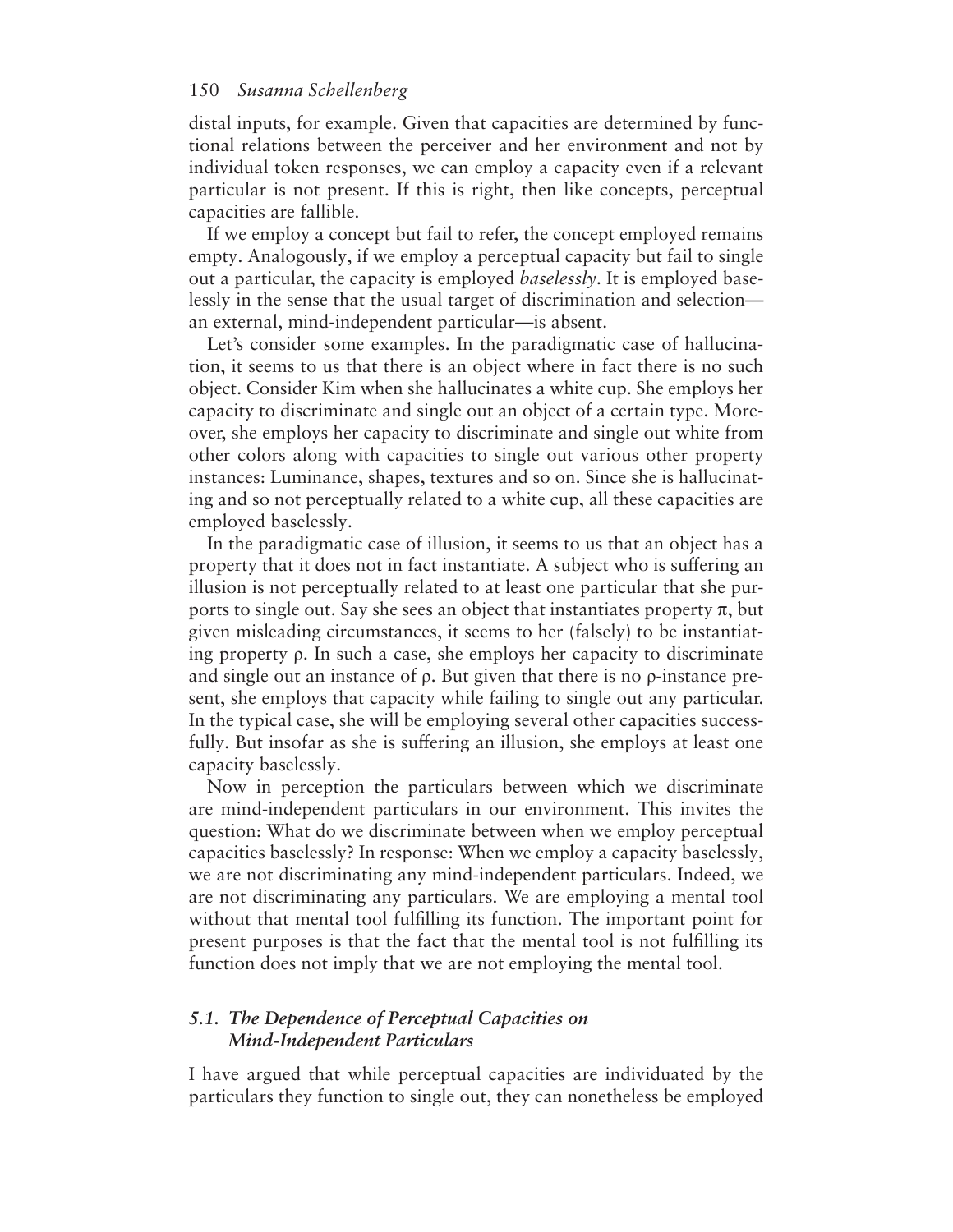baselessly. This invites the question of whether perceptual capacities are dependent on the particulars they function to single out.<sup>16</sup> There are at least three different ways of understanding this question, each of which requires its own response.

One way of understanding it is as a question about possessing capacities. Could a subject possess a perceptual capacity, even though she has never been perceptually related to a particular of the kind that the capacity functions to single out? In response: Yes. After all, the capacity could be innate. The perceiver may have been unlucky and never been perceptually related to a relevant particular. So, despite possessing the capacity, the perceiver will never have had a chance to employ her capacity to successfully single out a relevant particular.

A second way of understanding the question is as a question about employing capacities. Could a perceptual capacity be employed even if the relevant particular is not present? In response: Yes. As noted, a perceptual capacity could be employed in the absence of any relevant particular. This occurs in cases of hallucination and illusion.

A third way of understanding the question is as an existence question. Could a perceptual capacity exist that functions to single out a kind of particular that does not exist and has never existed? In response: No. Any perceptual capacities must be grounded in perception in the sense that any perceptual capacity must have been employed successfully by someone, somewhere. If that is right, then a perceptual capacity could not exist if no particular of the kind exists that the capacity functions to single out.<sup>17</sup>

In sum, while perceptual capacities are individuated by the particulars they function to single out, they are dependent on particulars only in the following sense: A perceptual capacity could not exist if no particular that it functions to discriminate and single out exists or ever has existed.

## **6. The Asymmetry Condition**

While perceptual capacities are fallible and employable in perception, illusion and hallucination alike, there is an asymmetry between employing a capacity in perception and employing that same capacity in hallucination or illusion.

*Asymmetry Condition:* The employment of a perceptual capacity  $C_{\alpha}$  in cases in which *C<sup>Į</sup>* fulfills its function is metaphysically more basic than the employment of  $C_a$  in cases in which  $C_a$  fails to fulfill its function.

The reason for this asymmetry is that it is the function of a perceptual capacity to discriminate and single out particulars. It is not its function to fail to single out particulars. This is the case even if a perceptual capacity is more often than not employed unsuccessfully. As a consequence, there is both an explanatory and a metaphysical primacy of the employment of a perceptual capacity in perception over its employment in hallucination or illusion.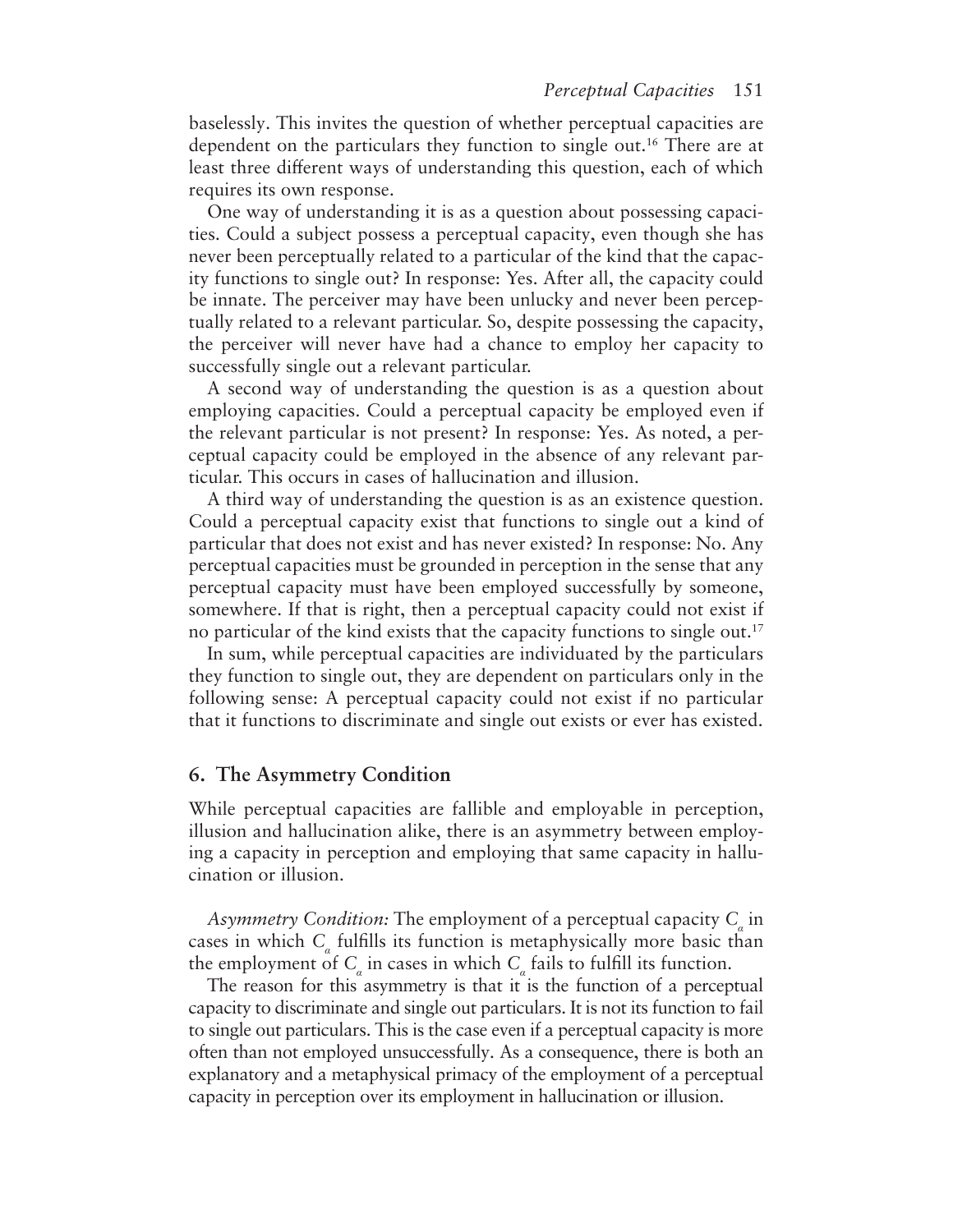There is an explanatory primacy of employing a perceptual capacity in perception over its employment in hallucination or illusion since one can give an analysis of the capacity employed in hallucination or illusion only by appealing to its role in perception. Consider again Kim when she suffers a hallucination of a white cup on a desk. Even though she fails to single out anything white, she is in a phenomenal state that is as of an instance of white in virtue of employing the capacity to discriminate and single out white from other colors. She would single out an instance of white *were* she perceptually related to a white cup—assuming again that no finking, masking or other exotic case obtains. After all, she is employing a perceptual capacity the very function of which is to differentiate white from other colors and to single out white in her environment. In this sense, we need to refer to what Kim would discriminate between and what she would single out in perception to explain the role of the capacities she employs in hallucination.

Licensing this explanatory primacy, there is a metaphysical primacy of employing a perceptual capacity in perception over its employment in hallucination or illusion. There is such a metaphysical primacy since a perceptual capacity functions to do what it does in perception, namely, discriminate and single out particulars. It does not function to do what it does in hallucination or illusion, namely, fail to discriminate and single out the particular that one purports to single out. On one understanding of metaphysical primacy, we can associate things with natures and see if the nature of one thing makes reference to another. If so, the latter will be said to be relatively primary and the former secondary. We can then construct chains so that if the nature of *A* makes reference to *B* and the nature of *B* makes reference to *C*, then *C* will be primary, *B* secondary and *A* tertiary. According to capacitism, in hallucination and illusion the subject employs her perceptual capacities while failing to fulfill their function, and these capacities are by their nature defined in terms of success in the perceptual case. Thus, the perceptual case is relatively primary and the hallucination and illusion cases are secondary. For the reasons discussed under the fallibility condition, the asymmetry condition does not imply that we must have successfully used a perceptual capacity in the past to employ that capacity in hallucination.

Another way of expressing the idea motivating the asymmetry condition is as follows: The fact that we can employ capacities while failing to single out particulars depends on the fact that we can employ such capacities to single out particulars. This idea is analogous to the idea that misrepresentation depends on representation. Indeed, if employing perceptual capacities yields representational content, the two ideas go hand in hand.<sup>18</sup>

The proposed asymmetric counterfactual analysis of perceptual capacities differs in significant ways from Fodor's asymmetrical causal dependence account of mental representation (Fodor, 1987, 1990). According to Fodor, a mental state represents properties or objects only if it is reliably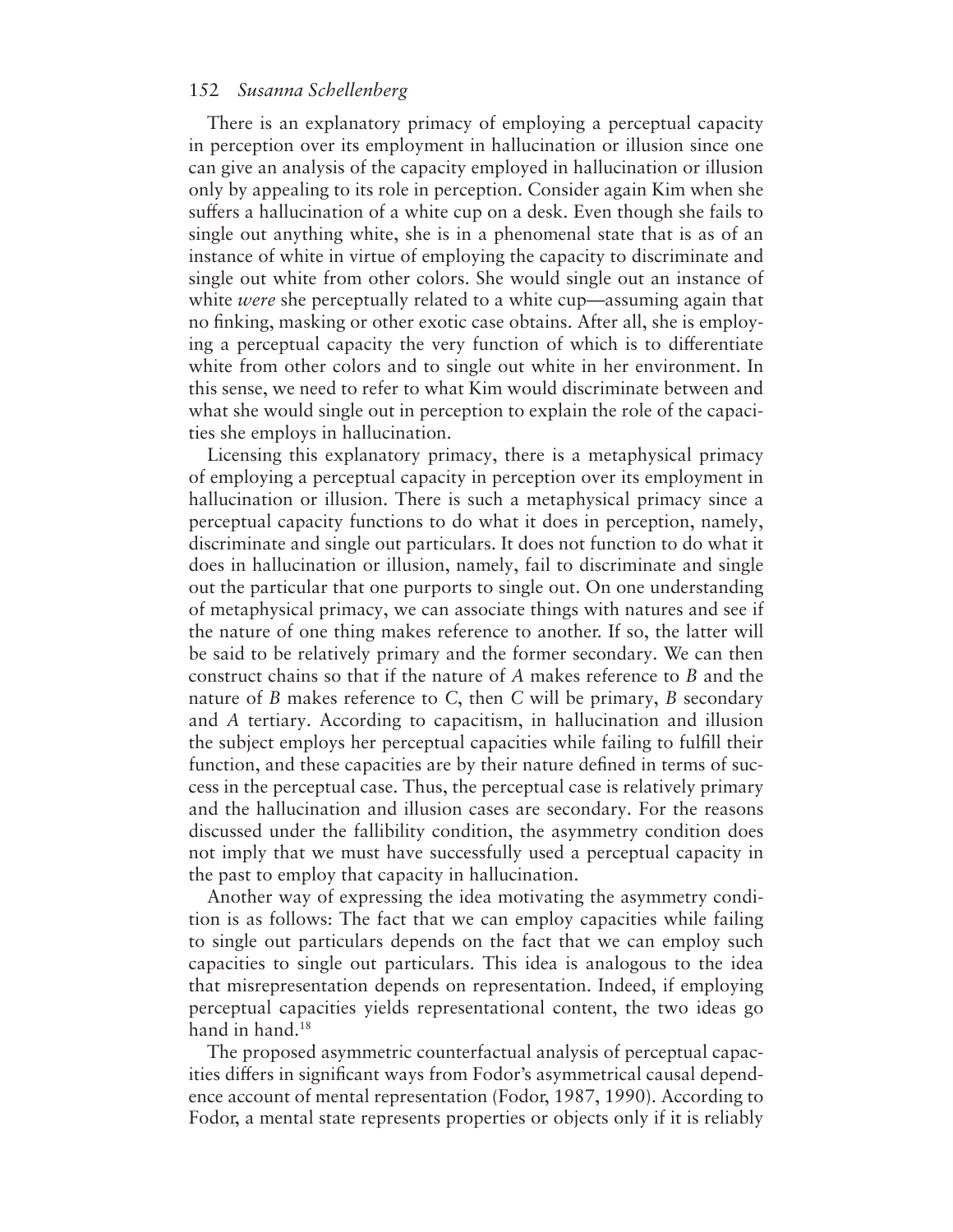tokened by the presence of the relevant properties or objects. A mental symbol represents, say, pigs only if it is reliably tokened by pigs. So reliability is a necessary condition for Fodor's account: Symbols of cognitive systems represent because of regularities between those cognitive systems and environments. Such regularities also explain what it is for such symbols to represent in the first place. Like all tracking theories (Dretske, 1981; Millikan, 1984), Fodor's account faces indeterminacy problems. It fails to ground determinate content, which is required not just for avoiding Quinean indeterminacy problems (e.g., undetached pig parts, pig timeslices), but also to allow for the possibility of misrepresentation (and thus for avoiding the "disjunction" problem) and for ruling out proximal contents (e.g., piggy retinal patterns). Fodor (1990) addresses these indeterminacy problems by adding several conditions to his original account. He stipulates (i) that the mental symbol must be actually caused (not just that it would be caused) by the object or property (i.e., by pigs) and (ii) that the mental symbol has actually been caused by the wrong kinds of objects or properties (i.e., non-pigs) and thus that misrepresentation is not simply possible but that it has actually occurred. Adding these extra conditions, however, undermines the power of the account to explain mental content.

The key problem with accounts of mental content that depend on reliability conditions is the following: If a mental state *M* reliably represents *P* (e.g., pig), then *M* will also reliably represent the disjunction *P v Q* (e.g., pig or a bull terrier; pig or undetached pig part). After all, *P* and *P v Q* will be co-instantiated. The reliability relation does not cut finely enough to privilege *P* over the alternatives. In contrast to Fodor's asymmetrical causal dependence account, capacitism does not face these problems since it does not depend on the reliability of perceptual capacities.

## **7. The Repeatability Condition**

A perceptual capacity must be repeatable. More precisely:

*Repeatability Condition:* A necessary condition for  $C_{\alpha}$  to be a perceptual capacity is that  $C_{\alpha}$  is repeatable.

The repeatability condition implies that it must be possible to employ *C<sup>Į</sup>* in at least two distinct contexts for  $C_{\alpha}$  to be a perceptual capacity. Now it might be that one possesses a perceptual capacity that one has—for whatever reason—employed only once, or indeed never. The requirement is not that one has in fact employed a perceptual capacity more than once, but that it is possible to employ that capacity in at least two distinct contexts. The contexts may differ in at least the following five ways.

One way is with regard to the particulars singled out. In one context, the perceptual capacity  $C_a$  can be employed to discriminate and single out the particular  $a_i$ ; in another it can be employed to discriminate and single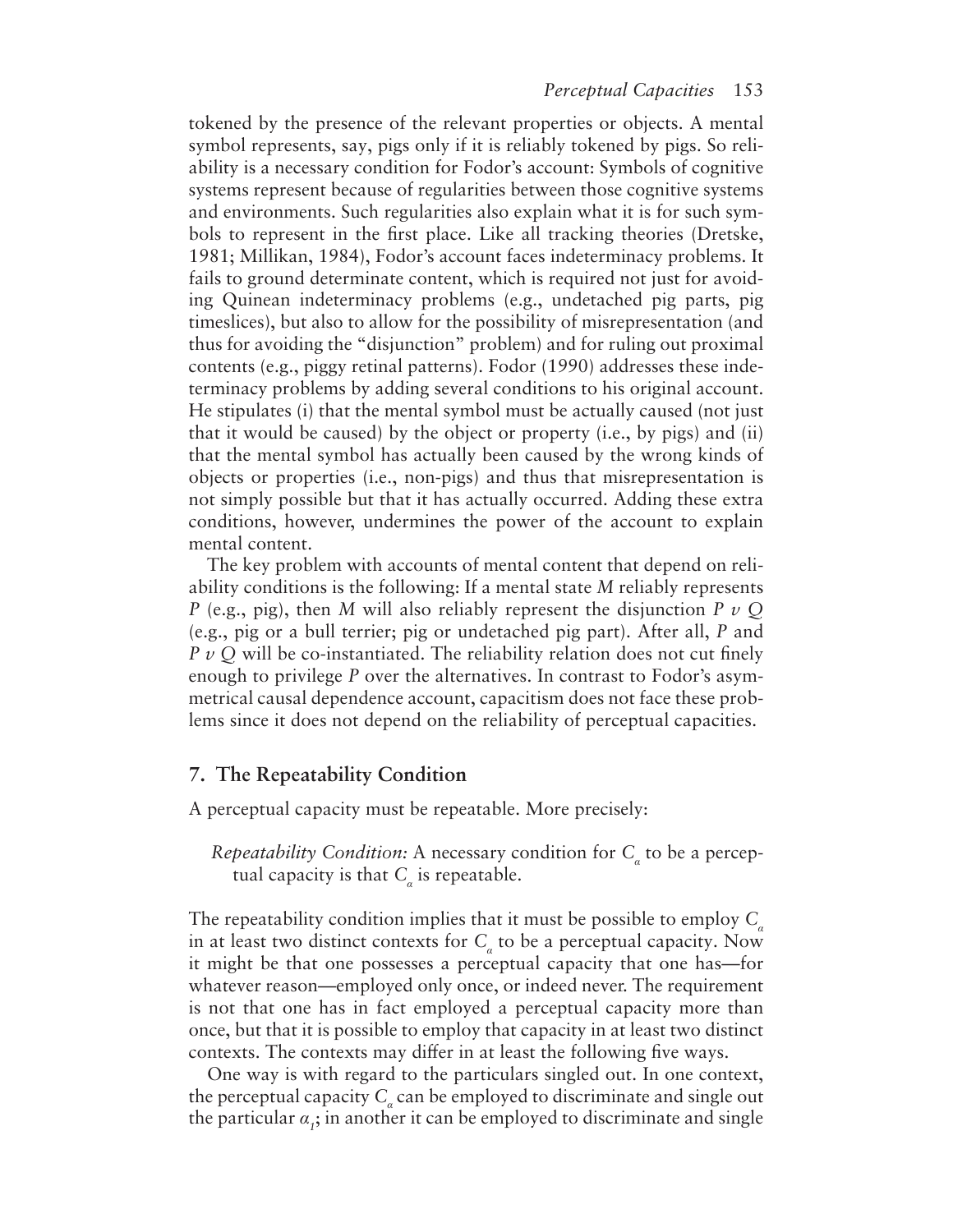out the particular  $\alpha_2$ , where  $\alpha_1$  and  $\alpha_2$  are numerically distinct particulars each of which  $C_{\alpha}$  functions to discriminate and single out.

Second, the contexts could differ with regard to whether the perceptual capacity is employed while fulfilling its function or employed while failing to fulfill its function. In one context, a perceptual capacity  $C_{\alpha}$  can be employed while succeeding in singling out the particular  $\alpha_i$ ; in another it can be employed while failing to single out any particular.

Third, the contexts could differ with regard to the situational features that determine the conditions under which a particular is perceived features such as lighting conditions, acoustic conditions or the angle and distance from which the particular is perceived. The perceptual capacity  $C_a$  can be employed to discriminate and single out the particular  $\alpha_1$  under distinct situational features.<sup>19</sup>

Fourth, the contexts could differ temporally. The perceptual capacity  $C_{\alpha}$  can be employed to discriminate and single out the particular  $\alpha_1$  at time  $t_1$  and at time  $t_2$ .

Fifth, the contexts could differ spatially. The perceptual capacity  $C_{\alpha}$ can be employed to discriminate and single out the particular  $\alpha_i$  at location  $L_i$  and at location  $L_i$ .

In each of these five ways in which the contexts could differ, the same perceptual capacity  $C_{\alpha}$  can be employed in two distinct contexts. As these examples of distinct contexts show, the bar for a perceptual capacity to be repeatable is low.

Now it may be that at least some particulars are correlated with a unique perceptual capacity. This is plausible if one allows that perceptual capacities are quite high-level. Let's assume that Robin possesses a perceptual capacity to discriminate and single out his mother. This perceptual capacity will be individuated by exactly one particular in the world. Nonetheless, the perceptual capacity is repeatable. After all, Robin can employ his capacity to single out his mother today and also tomorrow.

Capacitism is neutral on whether perceptual capacities function to single out only low-level properties such as colors, shapes, sounds, smells and the like, or whether there are perceptual capacities that function to single out individual people, skyscrapers and pine trees as such. Nothing in the account presented in this chapter hinges on how the debate on whether perception represents only low-level properties or also high-level properties is resolved.

## **8. The Physical Base and Informational Base of Perceptual Capacities**

We can analyze perceptual states at three distinct levels:

- I. The mental state level
- II. The information-processing, computational level
- III. The physical, neural level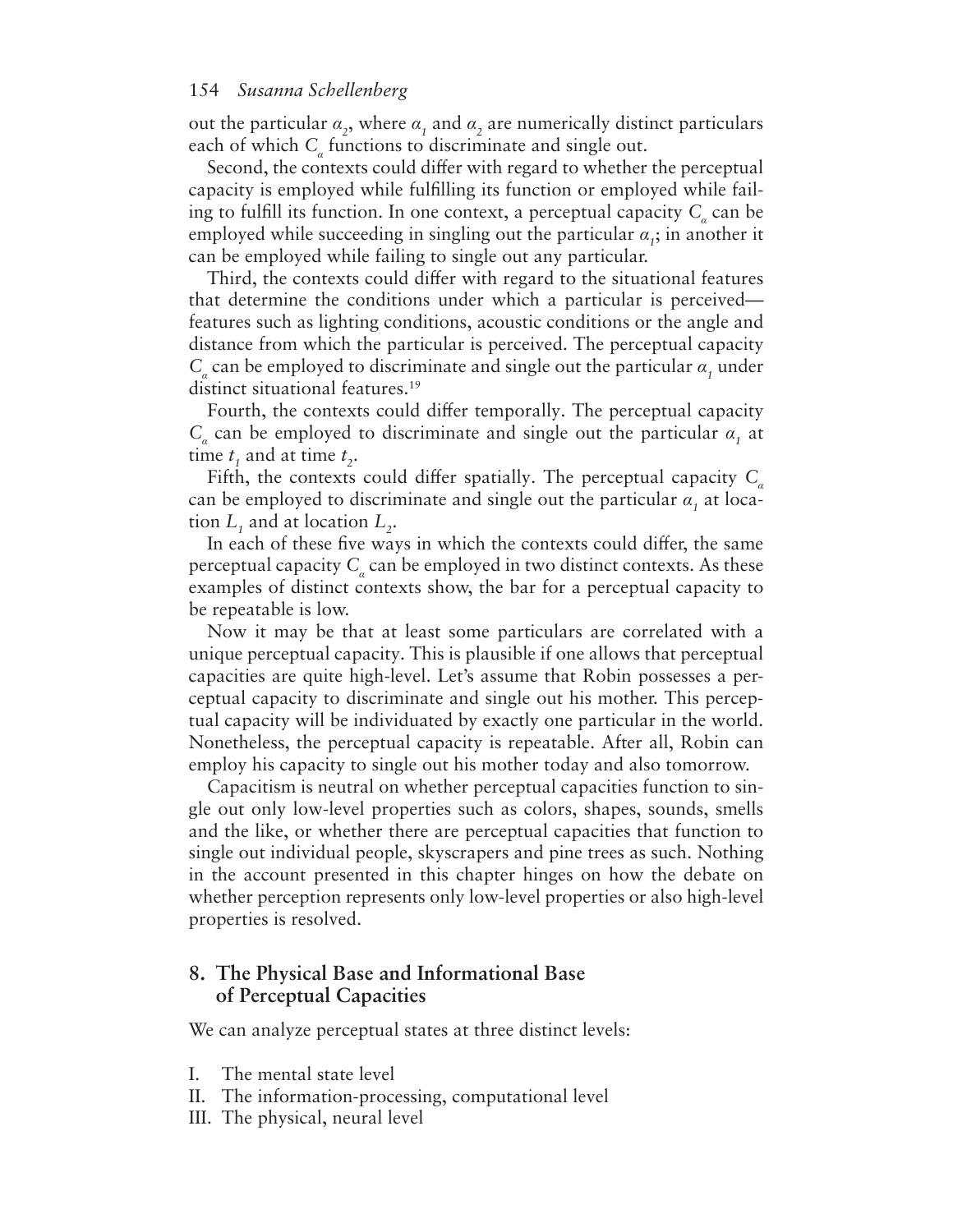Employing perceptual capacities lies at the mental state level.<sup>20</sup> Computational states, events and processes (as well as any other subpersonal functional states, events and processes) that support mental states lie at the information-processing level. Neural networks and neural activity (as well as other biological or mechanical structures, states, events and processes) in which the other two levels are realized lie at the physical level.

What are the computational and neural underpinnings of employing perceptual capacities? What is the relation between mental states brought about by employing perceptual capacities and the non-mental states, events and processes in virtue of which they obtain? Any employment of a perceptual capacity has a physical base.

*Physical Base Condition:* If a subject *S* is employing a perceptual capacity  $C_{\alpha}$ , then there is a physical base of employing  $C_{\alpha}$  that is constituted by physical states, events and processes (such as the neural activity) of *S*.

The physical base condition allows for multiple realizability. So, the fact that employing perceptual capacities has a physical base does not imply an identity relation between employing a perceptual capacity and its physical base. Nor does it imply that there is an identity relation between the mental states constituted by employing perceptual capacities and the physical base of their employment.<sup>21</sup>

Any employment of a perceptual capacity has not only a physical base but also an informational base.

*Informational Base Condition:* If a subject *S* is employing a perceptual capacity  $C_a$ , then there is an informational base of employing  $C_a$  that is constituted by the subpersonal psychological mechanism (information processing, computations and other subpersonal functional states, events and processes) of *S*.

There are complex relations between the information-processing level and the physical level. After all, neural networks encode information. One central question is what the relation is (if any) between information-processing modularity and neural modularity—assuming here standardly, though not uncontroversially, that there are information-processing modules (Barrett and Kurzban, 2006; Evans and Frankish, 2009). Information-processing modules are informationally encapsulated, functionally specialized computational mechanisms that are dedicated to perceptual or cognitive tasks: Specific perceptual discrimination, biological classification, face recognition, to give just a few examples (Fodor, 1983; Coltheart, 1999; Barrett and Kurzban, 2006; Carruthers, 2006). Neural modularity is a claim about the relation between information-processing modules and physical neural networks, namely, that there is a one-to-one mapping between information-processing modules and locations of neural activity.

It has been argued that information-processing modules have localized neural bases and that evidence of neural modularity, and more specifically of neuroanatomical localization, is required to support claims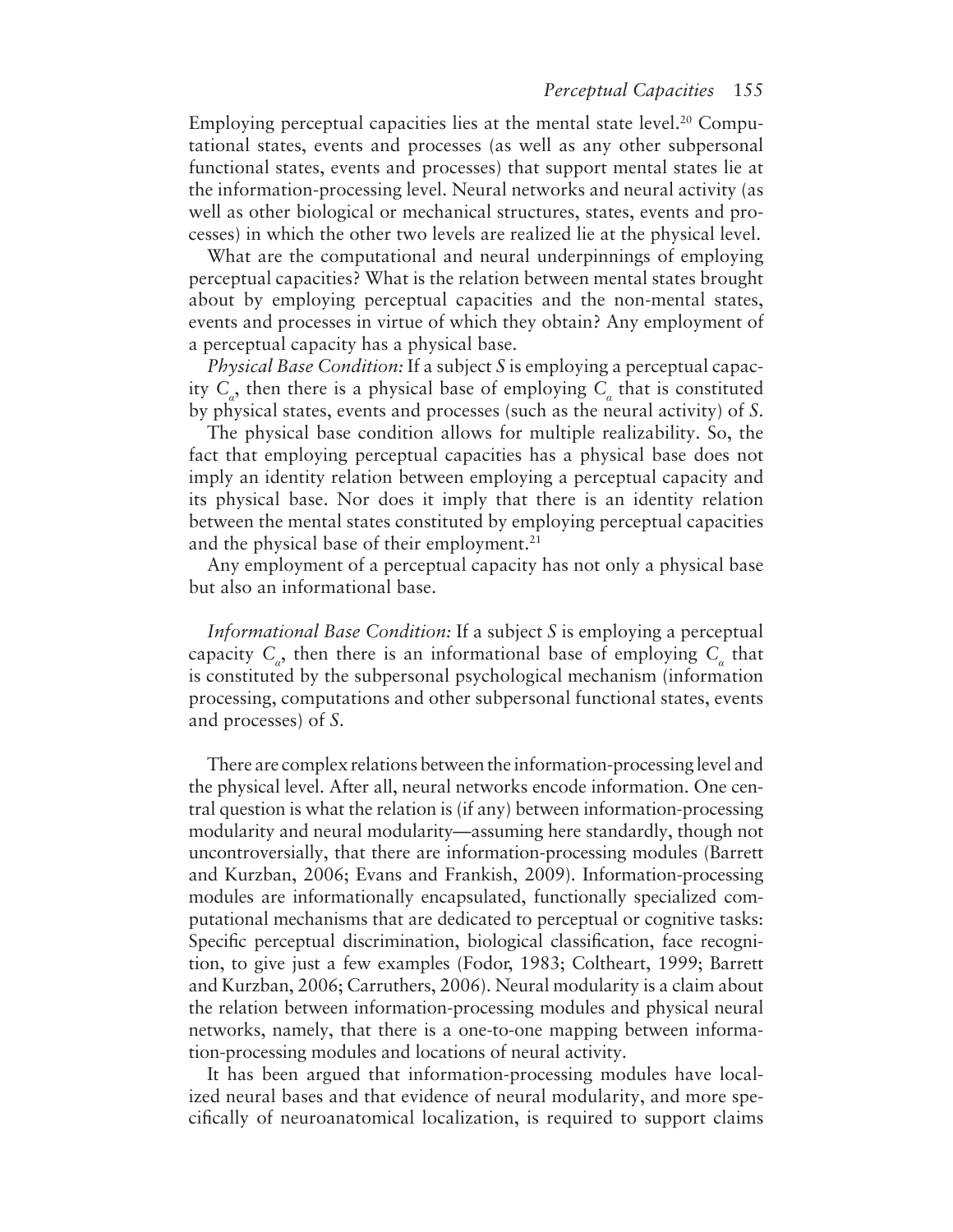of information-processing modularity.22 There is, however, compelling evidence that information-processing modularity does not entail physical neural modularity.23 After all, information-processing modules are functionally characterized and could change over time—in response, for example, to damage (Segal, 1996). So, while at any given time there must be some neural structure (or analogous physical structure) that realizes each module's processing mechanism and establishes its informational connections with other subsystems, these structures could change.

Furthermore, distinct information-processing modules might be grounded in the same neural structures. As with any complex biological or informational systems, there may be considerable sharing of physical parts between information-processing modules (Carruthers, 2006). Moreover, given the flexibility of neural networks and physical structures more generally, any commitment to physical modularity should be rejected (Lloyd, 2011). Thus, there is good evidence that information-processing modules need not have localized neural bases and that neuroanatomical localization is not required to support claims of information-processing modularity (Frankish, 2009). And indeed, we can accept the physical base condition on the employment of perceptual capacities without endorsing any one-to-one mapping between information-processing modules and locations of neural activity.

What about the relation between the mental state level and the information-processing level? The view that perceptual states are constituted by employing perceptual capacities fits neatly with computationalism, according to which personal-level mental states are grounded in computational states. Now some reductive versions of computationalism have it that mental states are fully analyzable in computational terms. According to such views, personal-level mental states can be deduced from computational states, events and processes: Mental states simply are computational states at a certain stage of information processing.

We can accept that mental states are grounded in computational states, however, without endorsing such a reductive view. After all, states, events and processes on the mental level can be grounded in states, events and processes on the computational level even if no identity relations hold between the two levels. Accepting a grounding relation does not entail that personal-level mental states can be identified with or reduced to computational states, events and processes. Moreover, states, events and processes on the computational level can cause states, events and processes on the mental level even if no identity relations hold between the two levels. In short, mental states, events and processes can be grounded in, explained in terms of or obtain in virtue of computational states, events and processes without any identity relations holding between the two levels.

This approach allows us to accept the existence of states, events and processes on both levels and to understand vision science and the cognitive sciences, more generally, as investigating the metaphysical and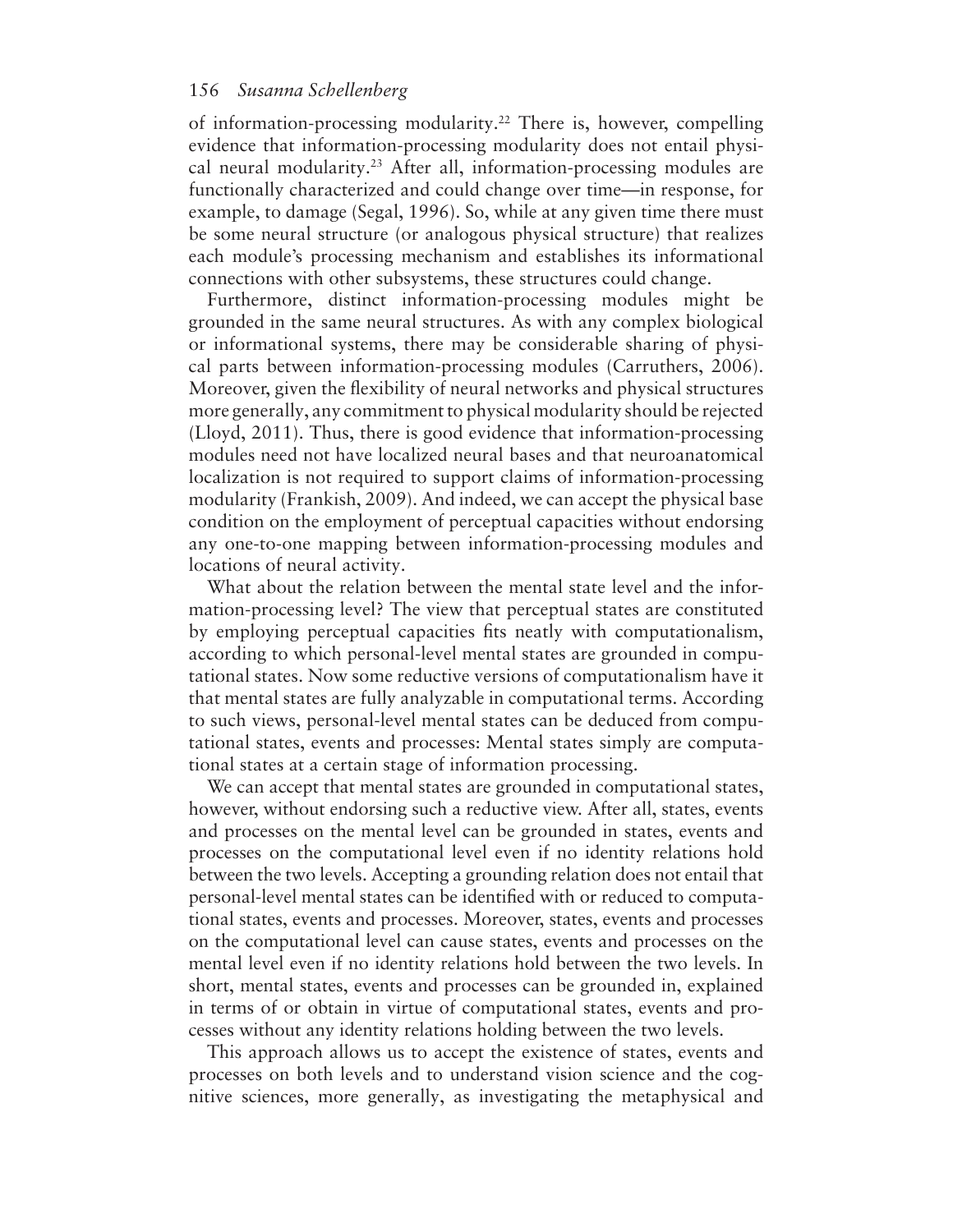explanatory dependencies between the two levels. On this approach, the focus is not on whether there are identity relations between states, events and processes on the two levels but on the causal and grounding relations between the two (Strevens, 2004; Craver, 2007; Godfrey-Smith, 2008; Silva and Bickle, 2009; Craver and Darden, 2013). This allows us to acknowledge that an account of information processing is a necessary element of any complete account of perception, while also acknowledging that central questions, such as the nature and source of perceptual consciousness and the epistemic force of perceptual states, cannot be adequately addressed solely at the computational level.

As I have argued, employing perceptual capacities is grounded in subpersonal computational mechanisms and physical neural networks that encode information. Thus, capacitism entails that perceptual states can be scientifically explained in terms of informational and physical states, events and processes without thereby reducing perceptual states to those non-mental features. In this way, capacitism posits that perceptual states are genuinely mental yet can nonetheless be the object of scientific inquiry.24

## **9. The Generality of Perceptual Capacities**

A perceptual capacity is general in that it can be employed to single out any particular of the type that the capacity functions to discriminate and single out. In the typical case, no specific particular needs to be singled out in any specific employment of a perceptual capacity.25 Any particular will do, as long as it falls under the type of particulars that the capacity functions to discriminate and single out. For example, the perceptual capacity *C square* can be employed to discriminate and single out any perceivable square object. In this sense, it is semantically general in much the way as the concept square is semantically general. Semantic generality should be distinguished from syntactic generality. While perceptual capacities are semantically general, they are syntactically singular: They function to single out particulars in the environment—not general kinds or universals. In this respect, they are akin to singular terms, such as demonstratives and indexicals. Not only are perceptual capacities syntactically singular but the perceptual states they yield are syntactically singular as well.

## *9.1 Perceptual Capacities and Modes of Presentation*

By employing a perceptual capacity in perception, we single out a particular in a certain way. Let's say we are perceptually related to a triangle. We can single it out via its three-sidedness or via its three-corneredness. When we single it out via its three-sidedness we employ a different capacity than when we single it out via its three-corneredness. Similarly, when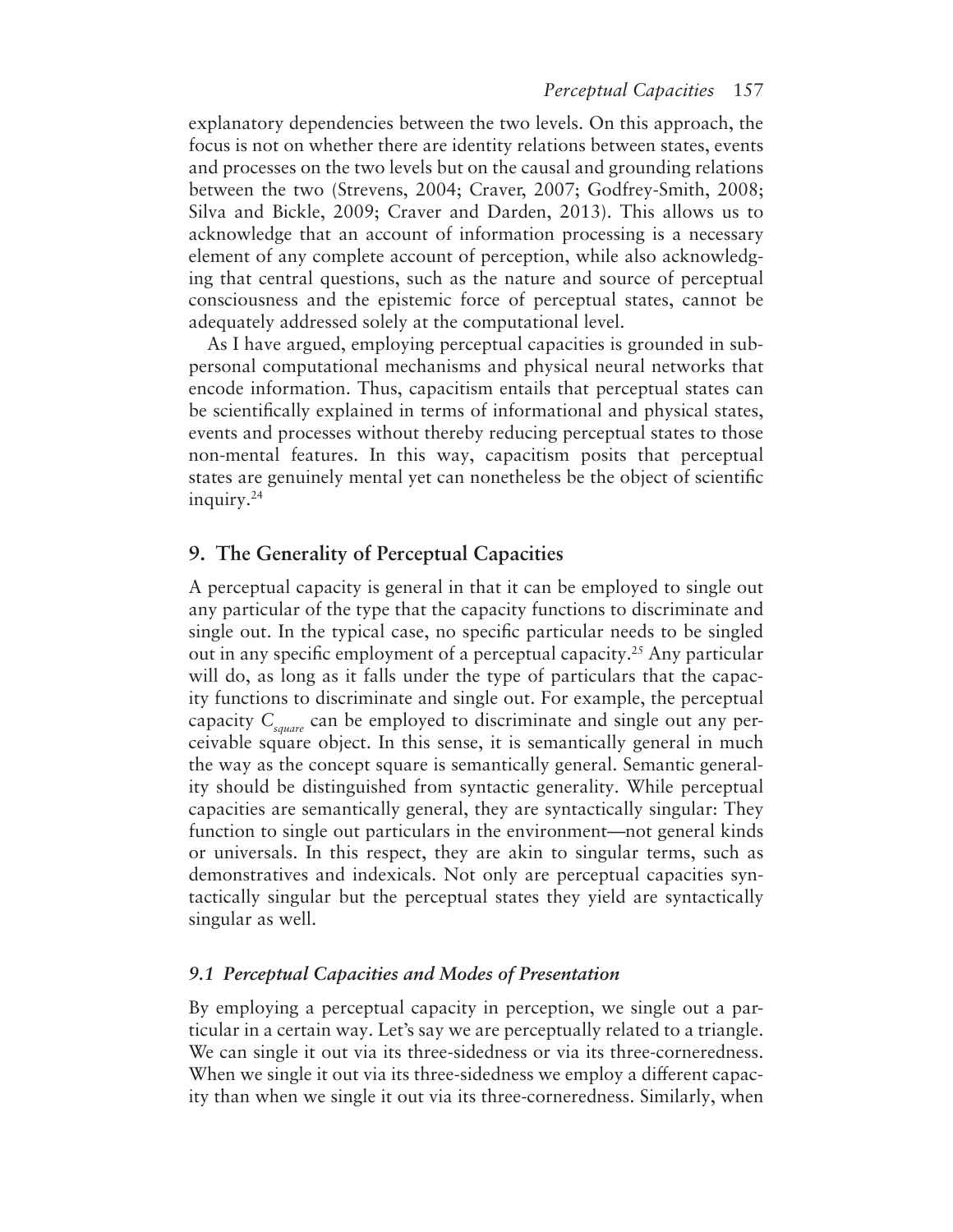we hear a cello in the midst of the cacophony of an orchestra, we can single it out in virtue of its rich timbre or its reverberating sound. When we see a ruby-red gemstone, we can single it out in virtue of its being red or in virtue of its being ruby-red.

As I have argued elsewhere, employing perceptual capacities constitutes perceptual content, and this content is structured by singular modes of presentation.26 Employing perceptual capacities parallels Fregean modes of presentation both with regard to being ways of singling out particulars and with regard to the fact that any particular can be singled out by employing a range of different perceptual capacities.

The idea that content is constituted by employing perceptual capacities by means of which we (purport to) single out particulars is analogous to the Fregean idea that modes of presentation are a way of grasping or referring to particulars. A mode of presentation is the specific way in which a subject refers to a particular.

While Frege introduces the distinction between sense and reference with a perceptual case, he does not develop the notion for perceptual content. His focus was never on lowly mental faculties like perception. Nonetheless, we can apply his view of modes of presentation to the case of perception. Applied to that case, the idea is that a mode of presentation is the specific way in which a subject singles out a perceived particular. Insofar as perceptual capacities are ways of singling out particulars, they can be understood as the mental counterpart of Fregean modes of presentation: As a mode of presentation is a way of referring to an object, employing a perceptual capacity is a way of singling out a particular. Moreover, just as there is a many–one relation between senses and references, there is a many–one relation between perceptual capacities and particulars. And while a mode of presentation is a component of a thought or a proposition, a perceptual capacity is a mental tool. According to Frege, concepts are mappings from objects onto truth-values (Frege, 1879). Similarly, perceptual capacities are mappings from particulars onto accuracy conditions. Not only do perceptual capacities parallel modes of presentation in their role of singling out particulars, insofar as employing perceptual capacities constitutes perceptual states, but they have a certain cognitive significance. So like Fregean modes of presentations, perceptual capacities play the dual role of having a cognitive significance and being a means of singling out particulars.

One key motivation for introducing perceptual capacities and modes of presentation is to capture a fineness of grain in content that reference to mind-independent particulars alone could not achieve. Acknowledging that particulars are always singled out via employing perceptual capacities and grasped under modes of presentation makes room for the fact that any mind-independent particular can be represented in different ways. So any particular can be singled out via employing distinct perceptual capacities, and any particular can be grasped under different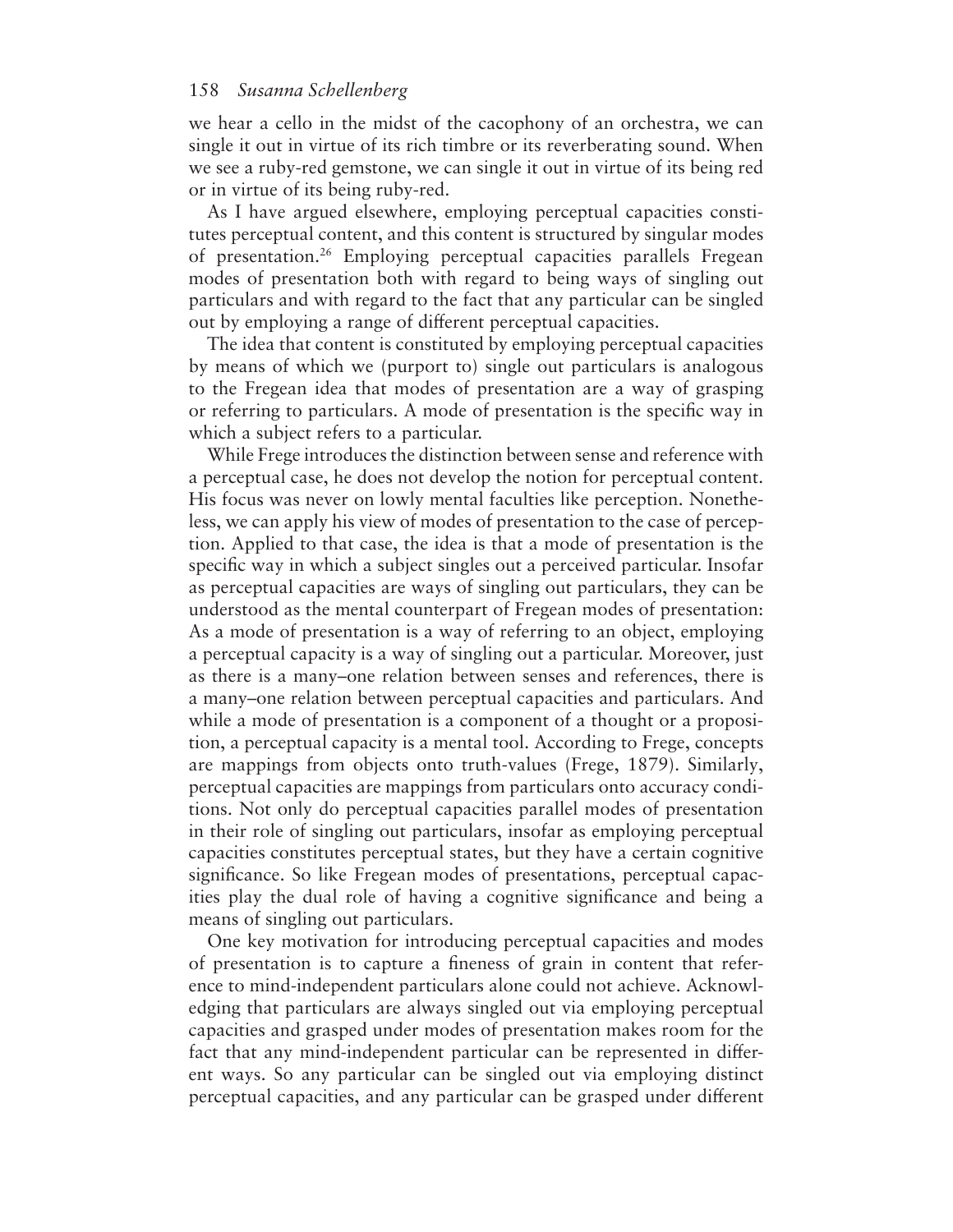modes of presentation. On a Russellian understanding, alternative possible modes of presentation can be expressed only insofar as one may have different cognitive attitudes to the same content. The way in which one perceives or thinks of the object is not expressed in the content proper. On the Fregean approach, every particular perceived will be represented under a mode of presentation.

Due to this, the Fregean view avoids counterexamples to Russellian representational views.27 Consider a case in which you are looking at a page of graph paper, a page of symmetrically arranged tiles. You can see the tiles as being grouped. There are a number of ways the tiles can be grouped depending on which tiles are seen to be more prominent. Now let's say that at time  $t_1$  you see one set of tiles as prominent and at time *t 2* you see another set of tiles as prominent *ceteris paribus*. In such a case, there is no difference in the environment: The tiles perceived are exactly the same at  $t_1$  and  $t_2$ . The only difference is how the mind groups the tiles.28 Since there is no change in the environment to which you are perceptually related, it is not clear how a Russellian would account for the change in representational content. A Fregean has no problem dealing with such a case. A Fregean will say that you represent the tiles under different modes of presentation at  $t_1$  and  $t_2$ .

A more general advantage of the Fregean approach is that it accounts for the fact that thought is fundamentally perspectival. Applied to perception, it accounts for the fact that perception is fundamentally perspectival—perspectival not only in that we perceive from a location and so in an egocentric frame of reference, but also in that we always perceive particulars under specific conditions (location, lighting conditions, acoustic conditions) with a specific set of perceptual capacities. There is always a way in which we discriminate and single out particulars in our environment. Consider Sasha, who hears jazz for the first time. When listening to John Surman's recording of "Doxology" for the first time, she will not discern much. As she becomes an expert, she will discern significantly more when listening to the very same recording. One explanation is that she develops more fine-grained perceptual capacities that allow her, for example, (1) to discriminate between the sound of the trumpet and the sound of the piano even when they are playing at the same time, and  $(2)$  to hear differences between chords. More radically, we can say that we cannot perceive a particular in our environment without perceiving it from our location with our specific perceptual capacities.29 In this sense, we cannot perceive without being constrained by our perspective. The Fregean approach acknowledges this.

There are two standard ways of thinking about Fregean modes of presentation. If one focuses on the role of modes of presentation as accounting for cognitive significance, then it is natural to think of them as *de dicto*. A *de dicto* mode of presentation is general in that it can be the very same regardless of what (if anything) the experiencing subject is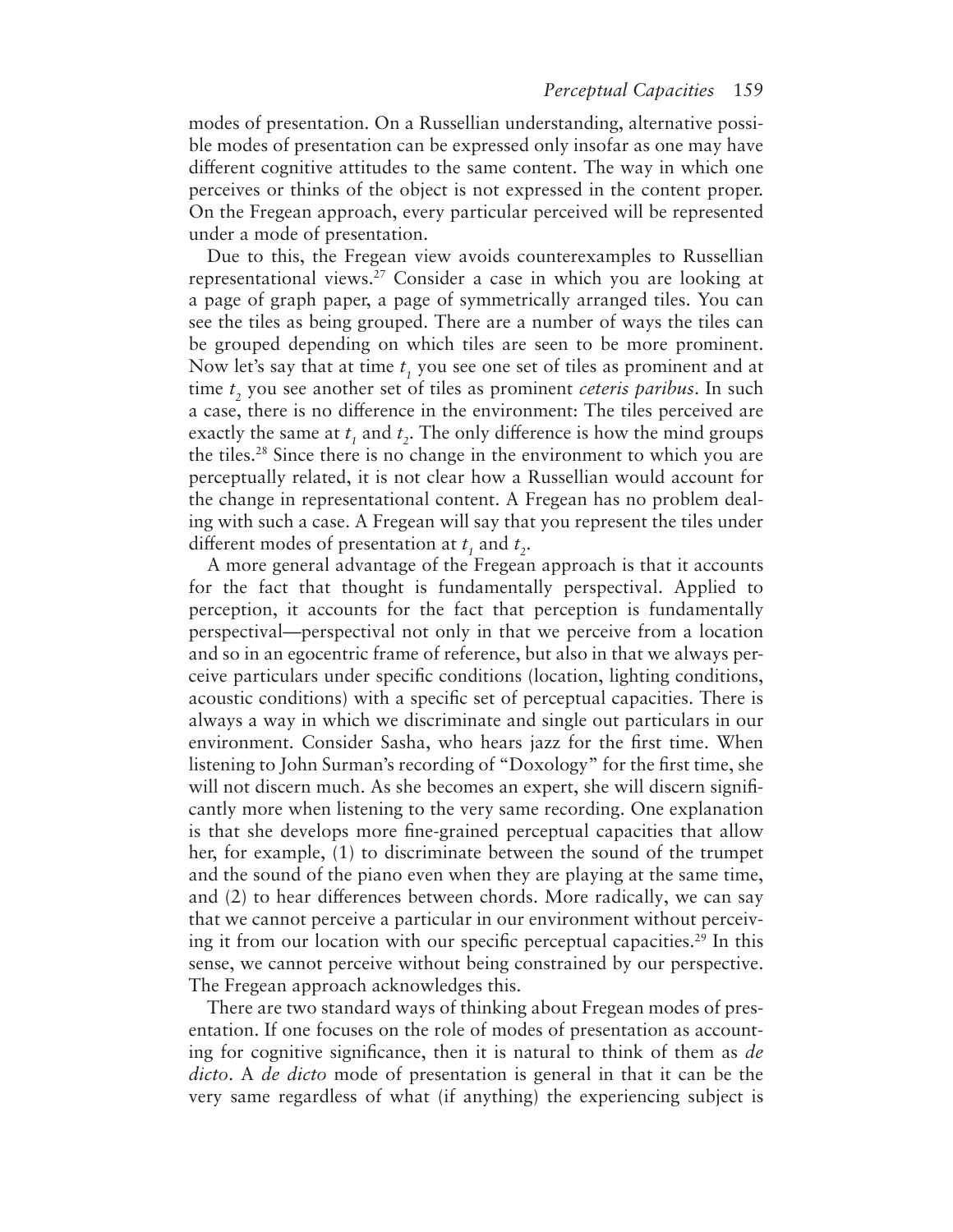perceptually related to. If, by contrast, one focuses on the role of modes of presentation as a way of referring to a particular, then it is natural to think of them as *de re*. A *de re* mode of presentation is singular in that what particular (if any) the subject is perceptually related to has repercussions for the token content.

A *de dicto* mode of presentation lays down a condition that something must satisfy to be the particular determined by the content. Chalmers, among others, understands Fregean senses in this way: "Fregean content is supposed to be a sort of phenomenal content, such that, necessarily, an experience with the same phenomenal character has the same Fregean content" (2006: 99, see also Thompson, 2009). A *de dicto* mode of presentation constitutes a way of representing mind-independent particulars irrespective of whether the relevant particulars are present. If the content of experiential states were constituted by *de dicto* modes of presentation, then the content of a perception, a hallucination or an illusion with the same phenomenal character would be

 $(e_{p,h,i})$  <MOP<sup>°</sup><sub>d</sub></sub>, MOP<sup>F</sup><sub>d</sub></sub>

where MOP<sub>d</sub>' is a *de dicto* mode of presentation of an object and MOP<sub>d</sub> is a *de dicto* mode of presentation of a property. Such an account of perceptual content implies a two-stage view of determining reference: First, we represent a general content and in a second step, we refer to mindindependent particulars based on this content.30 Representing a *de dicto* mode of presentation is, on this view, independent of the second step, in which a particular may be determined. Such a two-stage view faces the problem of how the content grounds the ability to refer to external particulars. Insofar as a *de dicto* mode of presentation can be the very same regardless of what (if anything) the experiencing subject is perceptually related to, this way of thinking about content amounts to a version of austere representationalism and faces all the difficulties of that view. Any view on which perceptual content is constituted by *de dicto* modes of presentation fails to satisfy the particularity desideratum for the same reasons that austere representationalism does.

This problem is avoided if perceptual content is analyzed as constituted by *de re* rather than *de dicto* modes of presentation. Understanding modes of presentation as *de re* is motivated by recognizing that modes of presentation play a dual role: They have a cognitive significance and they single out or refer to mind-independent particulars. Understanding perceptual content as constituted by *de re* modes of presentation recognizes that representing a particular is not independent of singling out the particular that is the referent of the sense. By contrast to *de dicto* modes of presentation, *de re* modes of presentation are singular in the good case.

Now on one way of understanding *de re* modes of presentation, a subject can have a contentful experience only if she is (perceptually)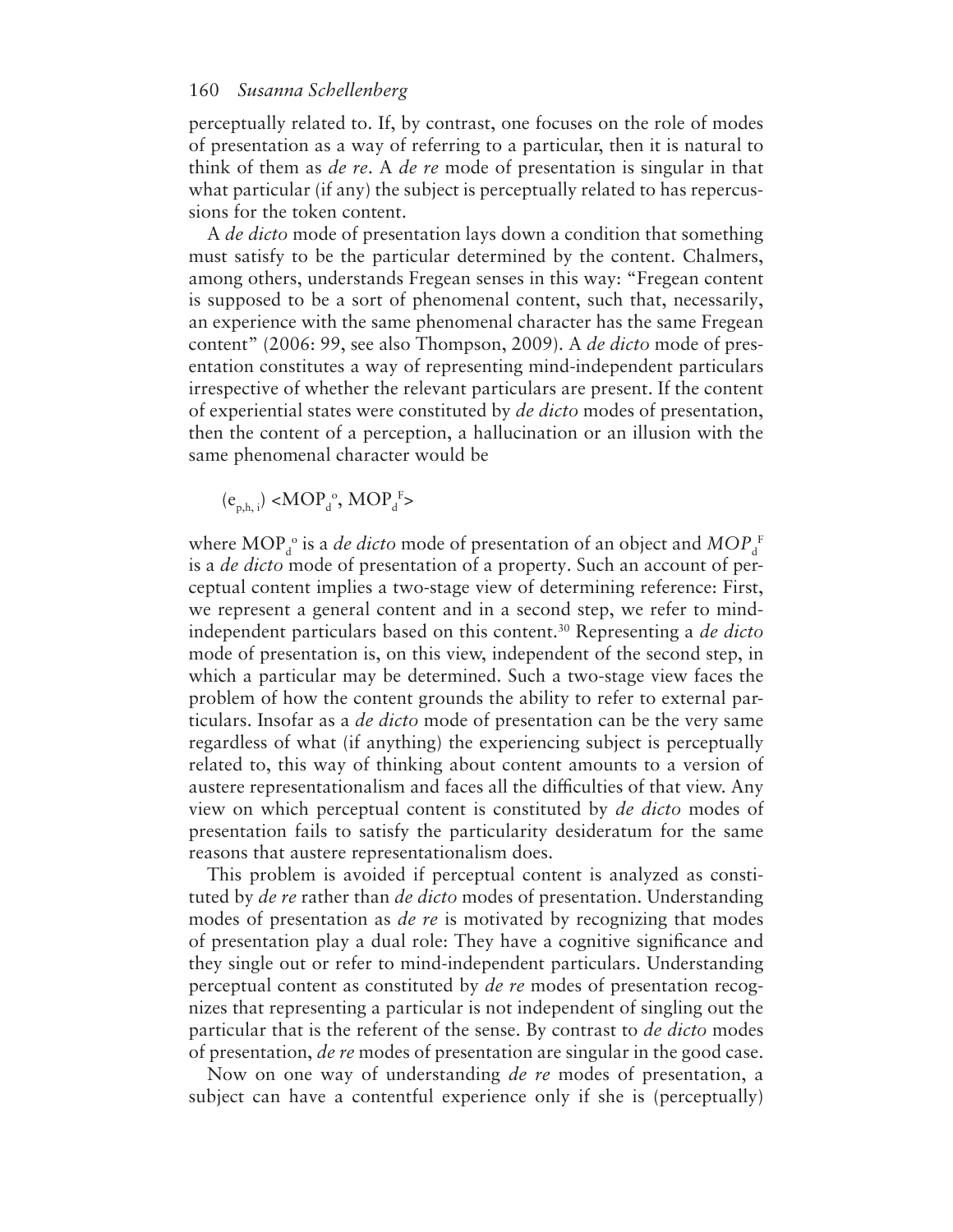related to the very particular that she purports to single out. This view is a version of content disjunctivism.<sup>31</sup> One problem is that the cognitive significance and the action-guiding role of experiential content is downplayed. When a subject hallucinates, the way things seem to her plays a certain cognitive role. If it seems to her that she is perceptually related to a white cup, she may, for example, reach out and try to pick it up. If one denies that hallucinations have representational content, this cannot be explained. It is not clear how the mere illusion of content could motivate the subject to act. Consider Harman's example of Ponce de Leon who was searching Florida for the mythical Fountain of Youth (Harman, 1990). The Fountain of Youth does not exist, yet Ponce de Leon was looking for something particular. As Harman argues convincingly, he was not looking for a mental object. He was looking for a mind-independent object that, as it so happened, unbeknownst to him, did not exist. A second problem—and the problem most salient for present purposes—is that, insofar as content disjunctivists hold that hallucinations do not represent, they leave unclear what explains the phenomenal character of hallucinations. So it is not clear how content disjunctivists satisfy the phenomenal sameness desideratum. While content disjunctivists acknowledge that a hallucination could seemingly have the same phenomenal character as a perception, they do little if anything to explain this phenomenon.

The problems of disjunctivism are avoided if perceptual content is not understood as radically object-dependent. That would allow that hallucinations can have at least some kind of content. One way to develop such a view is to argue that the content of a hallucination involves a gap that in the case of a perception is filled by a particular.

Recall that in Section 1, we distinguished between three levels at which to analyze mental states. The first level of analysis pertains to the function of the mental capacity. The second level of analysis pertains to the mental capacity employed, irrespective of the context in which it is employed. The third level of analysis pertains to the mental capacity employed, taking into account the context in which it is employed. Applied to the notion of perceptual content, we can say that the second level of analysis pertains to the content type of a mental state, while the third level of analysis pertains to the token content of a mental state. The content type and the token content are both constituted by capacities that have a certain function. So the first level of analysis explains how the content type and the token content are connected beyond the one being a token of the other.

Harnessing this distinction, we can say that there is a content type that is constituted by the perceptual capacities employed. Consider the case in which a subject, let's call her Miriam, employs two perceptual capacities, one that functions to single  $\alpha$  particulars and one that functions to single out π particulars. Let's say *α* particulars are cups  $\alpha_i$  and the π particulars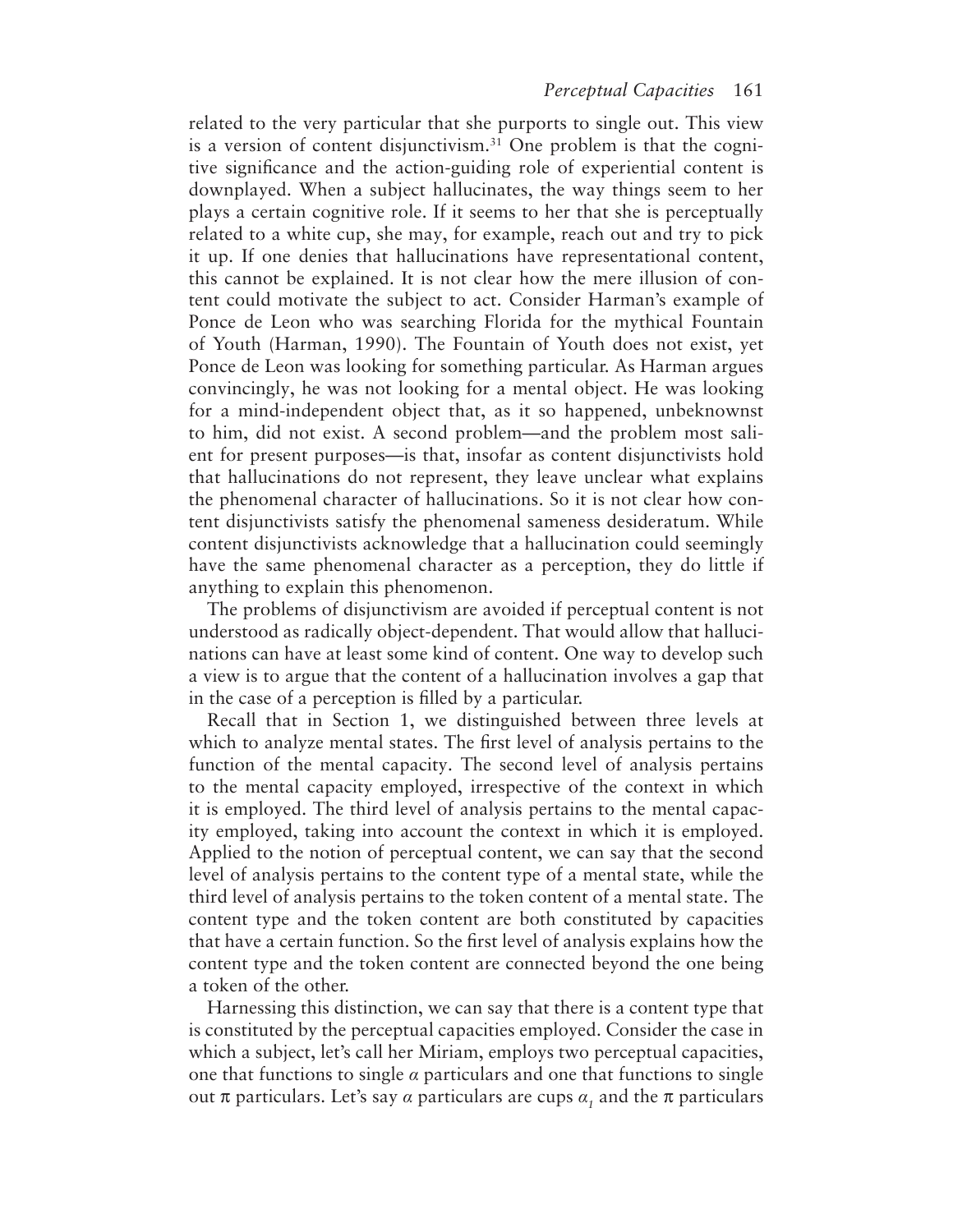are instances white. In such a case, the content type of the perceptual state brought about by employing these two capacities will be:

$$
(\text{content}_{\text{Type}}) < \text{MOP}_{\text{ra}}[\_\_], \text{MOP}_{\text{ra}}[\_\_]
$$

where  $MOP_{rq}$ [*i* is a content type that is constituted by employing the perceptual capacity  $C_{\alpha}$  that functions to single out particulars  $\alpha_{1}$ ,  $\alpha_2, \alpha_3, \ldots, \alpha_n$ ; and  $MOP_{n\pi}[\_\_]$  is a content type that is constituted by employing the perceptual capacity  $C_{\pi}$  that functions to single out particulars  $\pi_1$ ,  $\pi_2$ ,  $\pi_3$ ,  $\pi_n$ . If in employing the perceptual capacity  $C_a$  the particulars  $a_i$  is singled out, then the token content of the perceptual state will be  $MOP_{r}(\alpha_1)$ . If in employing the perceptual capacity  $C_{\alpha}$  the particulars  $a_2$  is singled out, then the token content of the perceptual state will be  $MOP_{r}(a_2)$ . If in employing the perceptual capacity  $C_a$  no particular is singled out, then the token content of the perceptual state will be *MOP<sub>ra</sub>*(
←
∴). So the content type *MOP<sub>rπ</sub>*[
←
∴) can be tokened by  $MOP_{ra}(\alpha_1)$ ,  $MOP_{ra}(\alpha_2)$  and  $MOP_{ra}(\_\_)$ .

Let's say Miriam sees a white cup and so singles out  $\alpha_{1}$  by employing  $C_{\alpha}$ and  $\pi$ <sup>*<sub>1</sub>*</sup> by employing  $C_{\pi}$ . In this case, the token content of her perceptual state will be:

 $\langle$  (content<sub>e1</sub>) <MOP<sub>*rg*</sub>( $\alpha$ <sub>1</sub>), MOP<sub>*rg*</sub>( $\pi$ <sub>1</sub>) >

where  $MOPr_{ra}(\alpha_1)$  is a singular mode of presentation of the cup  $\alpha_1$  that is the product of employing a perceptual capacity that functions to single out the kind of object under which  $\alpha_1$  falls. So " $\alpha_1$ " is functioning as the name of an object. "*MOPr<sub>ra</sub>*" is a functional expression that expresses a function from objects to singular modes of presentation.  $MOP_{n}(\pi_{1})$  is a singular mode of presentation of the property-instance  $\pi$ <sup>1</sup> that is the product of employing a perceptual capacity that functions to single out instances of the property under which  $\pi$ <sup>1</sup> falls. So while  $MOP$ <sub>*ra*</sub> $(\alpha$ <sup>1</sup> $)$  is a *de re* mode of presentation of the object  $\alpha_1$ ,  $MOP_{n}(\pi_1)$  is a *de re* mode of presentation of the property-instance *π<sup>1</sup>* .

Now let's say that Miriam hallucinates a white cup. In this case, the token content of her hallucinatory state will be:

(content<sub>h</sub>) <MOP<sub>*rg*</sub>(*\_\_*), MOP<sub>*rg*</sub>(*\_\_*)>

where  $MOP_{rq}(\_)$  specifies the kind of object that would have to be present for the experience to be accurate, and *MOPr<sup>π</sup> (\_\_)* specifies the properties that this object would instantiate were the experience a perception rather than a hallucination. More specifically,  $MOP_{r\alpha}(\_)$  is a gappy mode of presentation that is the product of employing a perceptual capacity that functions to single out objects of the kind that the hallucinating subject purports to single out while failing to single out any such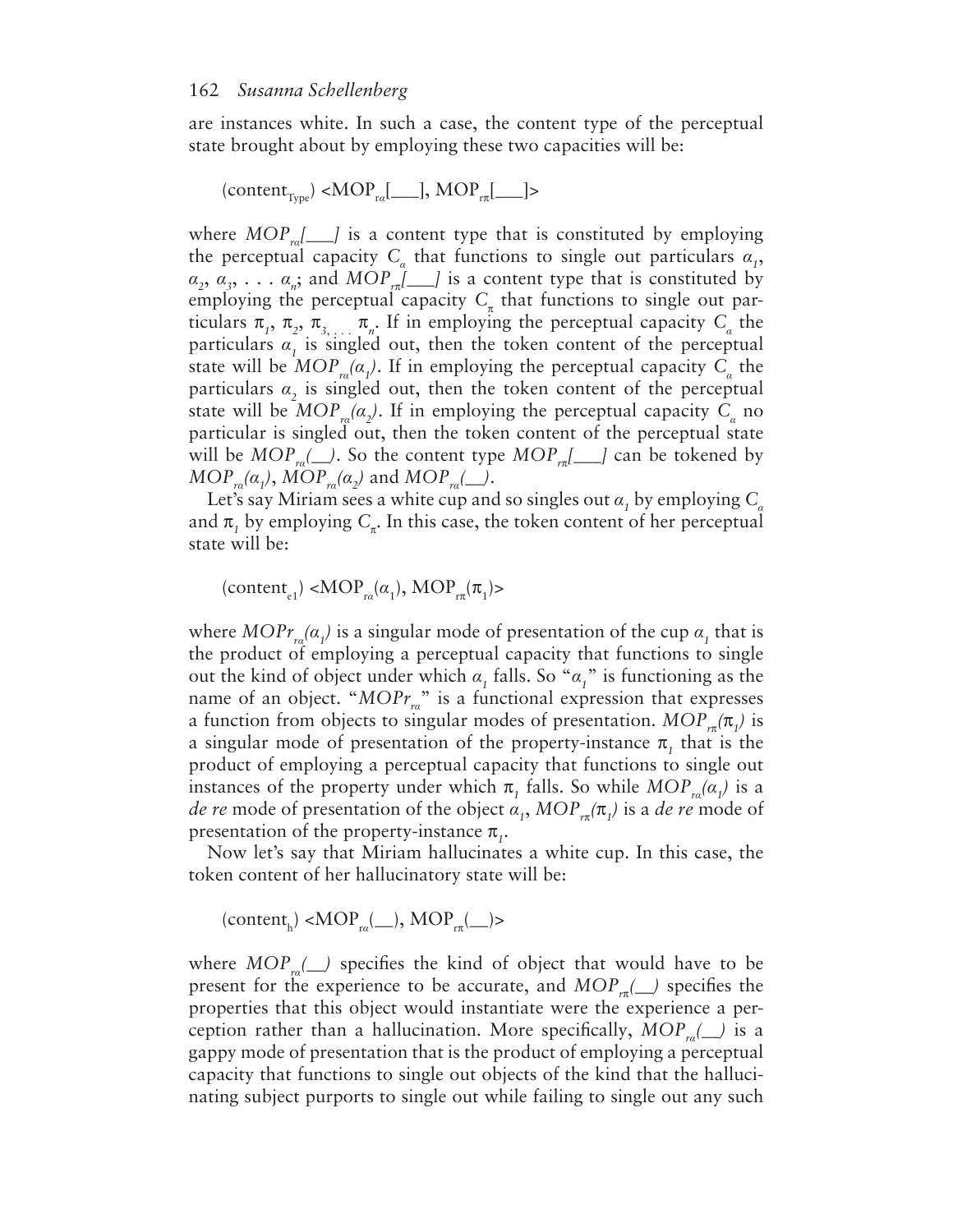object. It accounts for the intentional directedness of the experience at a (seeming) particular object. *MOP<sub><i>r*π</sub>(</del>*\_*) is a gappy mode of presentation that is the product of employing a perceptual capacity that functions to single out property instances of the kind that the hallucinating subject purports to single out while failing to single out any such propertyinstance. It accounts for the intentional directedness of the experience at a property-instance. In short,  $MOP_{r\alpha}(\_\_)$  is a gappy, object-related mode of presentation and  $MOP_{_{r\pi}}(\underline{\hspace{0.1cm}}\underline{\hspace{0.1cm}}\hspace{0.1cm}})$  is a gappy, property-related mode of presentation. So for a perceptual capacity to be employed baselessly amounts to the ensuing token content being gappy. There is nothing metaphysically spooky about gaps. The gap simply marks the failure to single out a particular. Both Miriam's hallucinatory state and her perceptual state are characterized by: 32

 $\langle$  (content<sub>Type</sub>) <MOP<sub>r $\alpha$ </sub> [\_\_\_], MOP<sub>r $\pi$ </sub> [\_\_\_]>

## *9.2 Perceptual Capacities, Concepts and Nonconceptual Content*

A perceptual capacity can be understood either as a conceptual or a nonconceptual capacity. Which stance one takes will depend largely on how one understands the nature of concepts and their possession conditions. Depending on how concepts are understood, it is more or less plausible to think of perceptual content as conceptually structured. For this reason, the debate over whether perceptual content is conceptual or nonconceptual is almost entirely terminological. One of the advantages of analyzing perceptual states (and, as I will argue, perceptual content) as constituted by employing perceptual capacities is that it allows us to sidestep the issue of whether perceptual content is conceptual or nonconceptual.<sup>33</sup>

Concepts have been understood in terms of mental representations, stereotypes, functional roles and inferential roles, to name just a few standard views. Nonconceptual content has been understood in terms of image-like or map-like representations, as constituted by employing nonconceptual, perceptual capacities, or in terms of the idea that we represent, naked properties and objects.

If concept possession requires the ability to draw inferences, then it is wildly implausible that the capacities employed in perception are conceptual capacities.34 After all, perception is a low-level mental faculty that we share with animals that have no inferential capacities. This implies that, if concept possession requires the ability to draw inferences, then it cannot be the case that all perceptual capacities are conceptual capacities. If, on the other hand, it is held that all perceivers possess concepts—even perceivers that have no inferential abilities or any other such high-level cognitive abilities—then it is more plausible that perceptual capacities are conceptual capacities. On such a view of concepts, the requirements for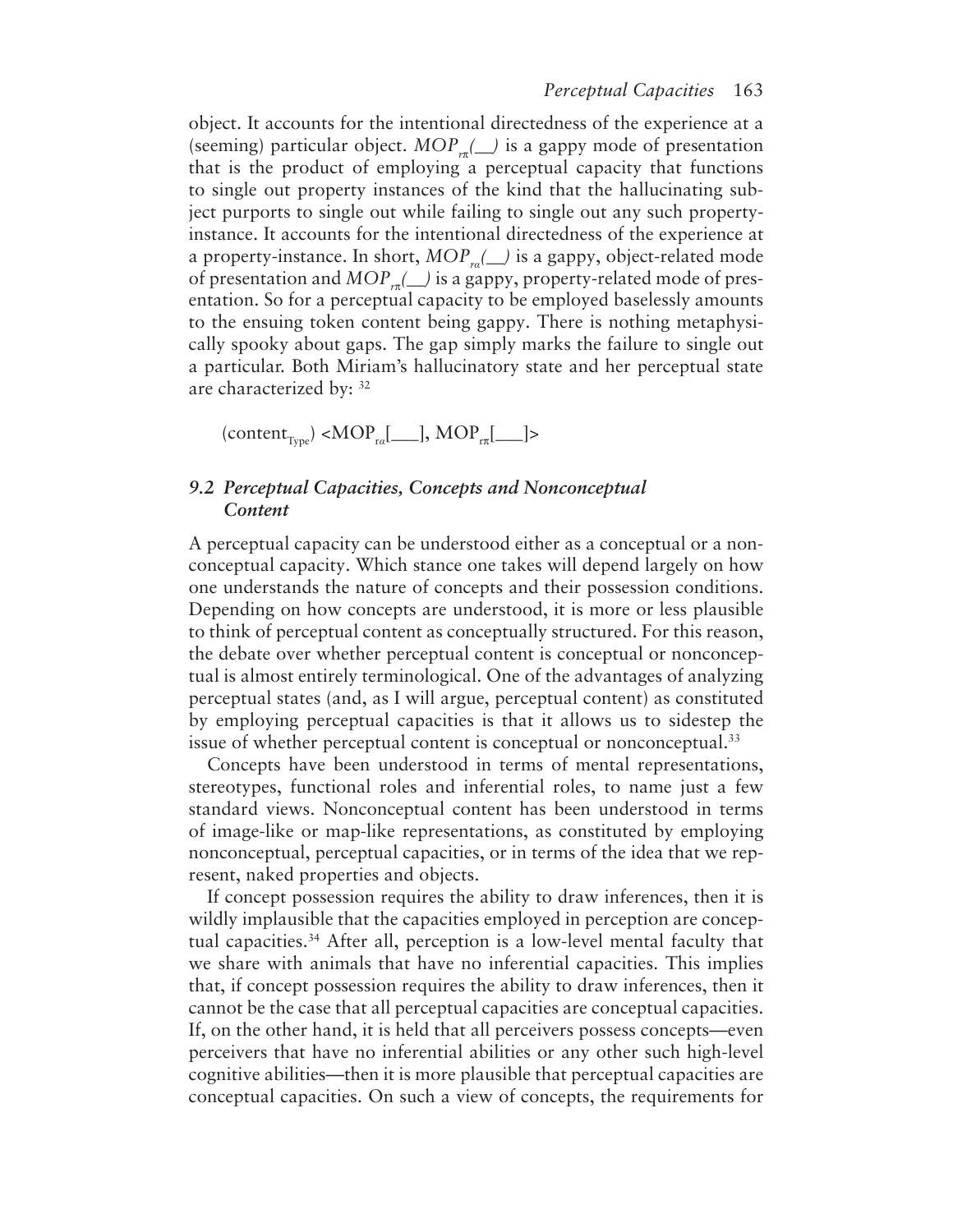concept possession are cognitively so minimal that it becomes unproblematic to say that a honeybee possesses concepts and hence unproblematic to say that perceptual capacities are conceptual.

While the debate on whether perceptual content is conceptual or nonconceptual is almost entirely terminological, there are elements of the debate that are not terminological. Focusing on those elements, I argue that perceptual content is nonconceptual. The key motivations are to accommodate the fact that at least some aspects of perceptual content can be image-like or map-like and moreover to account for the richness and fineness of grain of perceptual experience.35

If perceptual content is constituted by employing such nonconceptual capacities, then perceptual content is nonconceptual. The thesis that perceptual content is constituted by employing perceptual nonconceptual capacities gives a substantive analysis of the nonconceptual content of perception.

The thesis that perceptual content is nonconceptual is supported by the fact that on standard views of concepts, perceptual experience is richer and more fine-grained than our concepts. For example, the shades of color a perceiver is able to discriminate in perception are typically significantly more fine-grained than her color concepts. If that is right (and on most notions of concepts it is), then richness and fineness of grain of perceptual experience supports the thesis that perceptual content is nonconceptual.

Additional evidence is provided by the fact that non-rational animals perceive. If non-rational animals do not possess concepts, then perceptual capacities cannot necessarily be conceptual. As mentioned, however, whether this additional evidence has any force depends on the notion of concept with which one is operating.

The conceptualist might object that if singular thoughts or perceptual beliefs inherit their content from perception, then perceptual content must have the same structure as the content of belief. If that is right, then perceptual content must be conceptual rather than nonconceptual. In response, the nonconceptualist can say that such beliefs can be based on perception without their content being exactly like perceptual content. After all, the fact that perceptual beliefs are based on perception does not imply that perceptual content is conceptual. While it is plausible that at least some elements of perceptual content are similar to the content of a belief based on that perception, the similarity need not be a matter of both mental states having conceptual content.

The conceptualist might object further that only something that is conceptually structured can justify beliefs; so, if perceptual experience justifies beliefs, then perceptual content must be conceptually structured. In response, the nonconceptualist can say that all we need for experience to play a justificatory role is that its content is propositionally structured. But content can be propositionally structured without being conceptually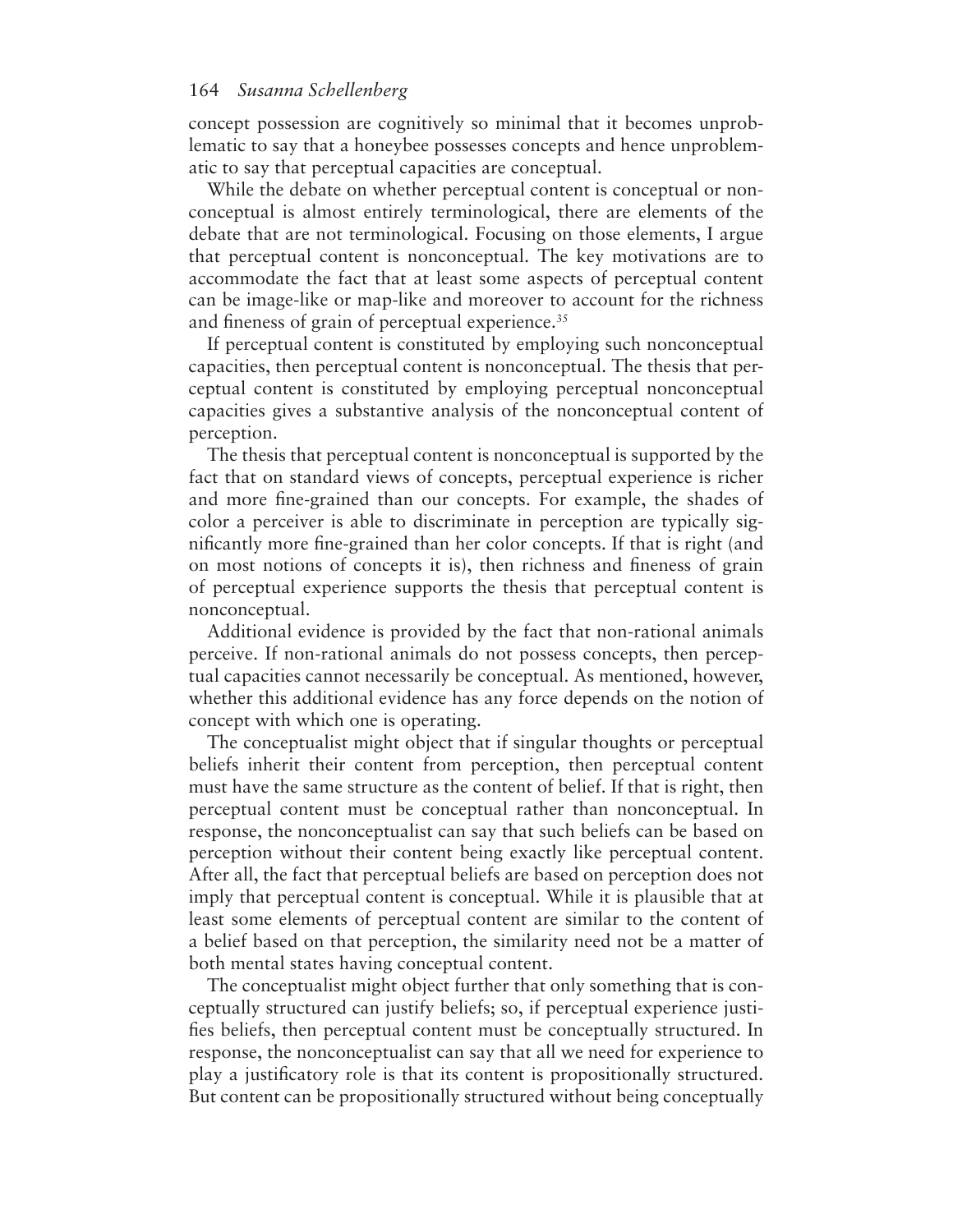structured. Moreover, there are reasons to question whether something must be propositionally structured in order to provide evidence.

In sum, there is good reason to understand perceptual content and perceptual capacities as nonconceptual. The thesis that perceptual content is constituted by employing perceptual capacities allows for a substantive way of analyzing perceptual content as nonconceptual. However, the thesis is also compatible with understanding (at least some) perceptual capacities as conceptual capacities. Indeed, one of the benefits of analyzing perceptual content as constituted by perceptual capacities is that it allows one to sidestep the largely terminological debate over whether perceptual content is conceptual or nonconceptual.

## **10. Coda**

I have developed an asymmetric counterfactual analysis of perceptual capacities. The asymmetry stems from the primacy of the employment of perceptual capacities when the capacities fulfill their function over their employment when they fail to fulfill their function. The analysis is counterfactual, since (subtleties aside) one qualifies as possessing a perceptual capacity only if one would be in a position to discriminate and single out a particular of the type that the capacity functions to single out, were one perceptually related to such a particular. Moreover, the analysis is externalist insofar as capacities are individuated by the external, mindindependent particulars that they function to discriminate and single out.

## **Notes**

- 1. See Cummins, 1985 for a good overview.
- 2. There are notable exceptions. See, for example, Cartwright, 1994 and Sosa, 2010.
- 3. For discussion, see Hawthorne and Manley, 2012.
- 4. For this reason, the account of capacities developed here does not face Dennett's (1991) indeterminacy worries.
- 5. For a critical discussion of etiological accounts of function, see Nanay, 2010. As Nanay argues, such accounts are circular.
- 6. Schellenberg, 2013, 2017.
- 7. For discussions of the role of pre-attentive discrimination in perception, see Julesz, 1981, Watson and Robson, 1981, Sagi and Julesz, 1985, Malik and Perona, 1990, Krummenacher and Grubert, 2010 and To, Gilchrist et al., 2011.
- 8. Accepting this is compatible with holding that perceptual knowledge results from the exercise of cognitive capacities operating on inputs received from perception. However, in Part III, I will develop a view of perceptual knowledge that does not put any such intellectualist conditions on perceptual knowledge.
- 9. I am here following Byrne and Hilbert (2003) in treating color properties, and similar such properties, as external, mind-independent intrinsic properties. My argument, however, easily generalizes to alternative views of color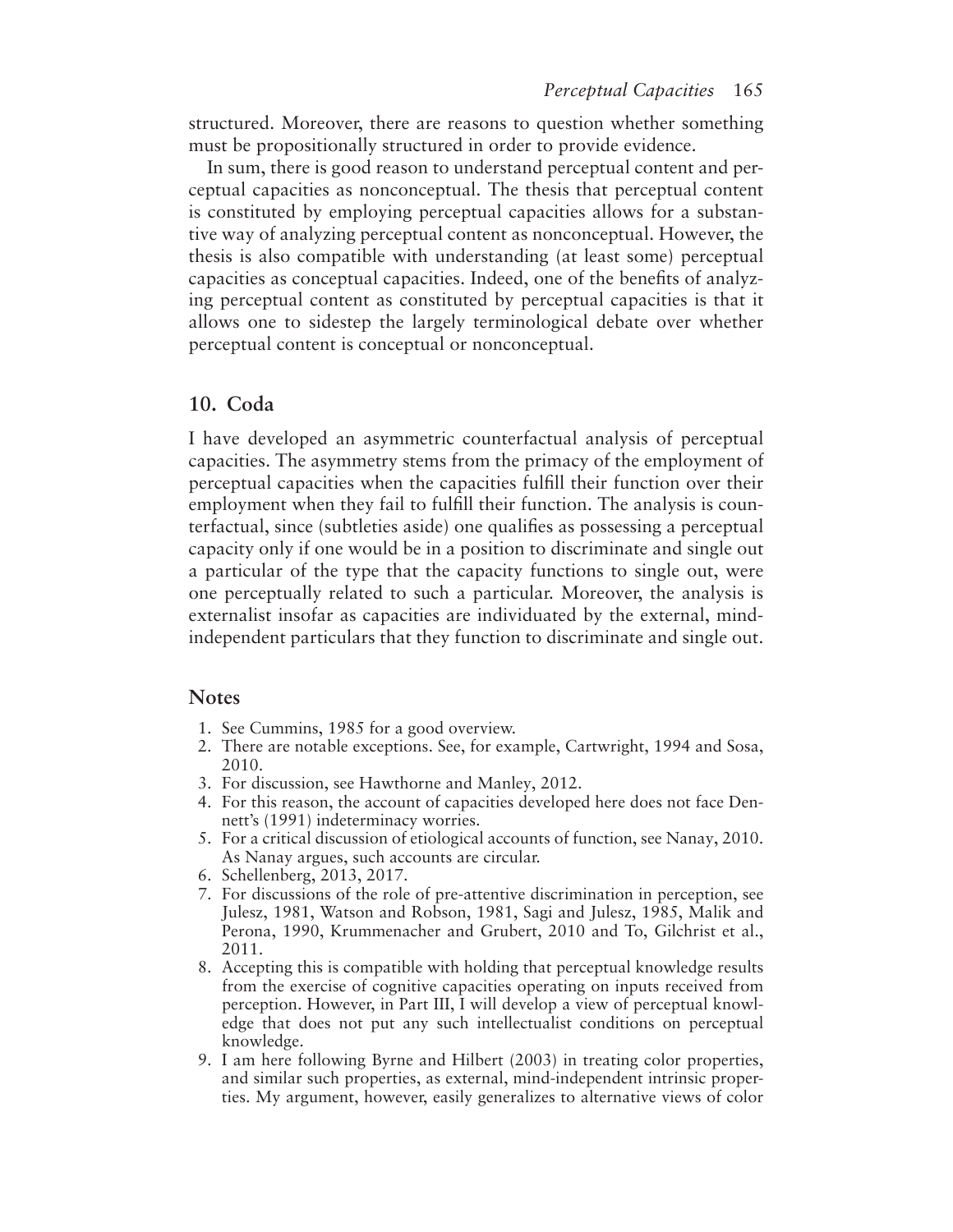as long as there are external, mind-independent properties, such as reflectance properties or wavelength emittence properties, that form the basis for perception of colors.

- 10. For a development of the notion of situation-dependent properties, see Schellenberg, 2008. For critical discussions, see Cohen, 2010 and Jagnow, 2012.
- 11. For a discussion of masking, see Johnston, 1992; for a discussion of finking, see Martin, 1996.
- 12. For the distinction between "might"-conditionals and "would"-conditionals, see Lewis, 1973: 21–24. For a discussion of "could"-conditionals, including a discussion of whether they are in fact conditionals, see Austin, 1970: 211–213. See also DeRose and Grandy, 1999.
- 13. For discussions of this set of issues, see in particular Li et al., 2004, 2009, Scott et al., 2007. See also Luna et al., 2005, de Lafuente and Romo, 2005, Chowdhury and DeAngelis, 2008, Law and Gold, 2008, Kahnt et al., 2011.
- 14. See Caston, 2002 for a helpful discussion. Thanks to Victor Caston for helpful exchanges on Aristotle's view of capacities and powers.
- 15. For distinctions analogous to the distinction between employing a capacity and possessing a capacity, see Schellenberg, 2007, Glick, 2012, Vihvelin, 2013 and Whittle, 2010.
- 16. Thanks to Matt McGrath for raising this question.
- 17. For a defense of this idea, see Schellenberg, 2018a.
- 18. For a helpful discussion of asymmetry arguments, see Marušić, 2016.
- 19. For a discussion of situational features, see Schellenberg, 2008.
- 20. I use "mental" to refer to personal-level states, events and processes and "information processing" to refer to states, events and processes that are at a subpersonal level. To avoid terminological confusions, it is important to note that some have used "mental" to refer to states, events and processes at the subpersonal, computational level (see e.g., Fodor, 1975).
- 21. The locution "of the subject *S* who is employing  $C_{\alpha}$ " in the physical base condition need not be understood as implying that the physical base is a biological component of *S*. The physical base could be an implant.
- 22. For discussion, see Fodor, 1983 and Panksepp and Panksepp, 2001. Note that they use the terminology of mental modules rather than informationprocessing modules. For a helpful discussion of modularity, see Toribio, 2002.
- 23. For general discussion, see Koch et al., 2016.
- 24. For helpful discussions of computational accounts of perception, see Egan, 1992 and Cohen, 2010.
- 25. Exceptions are perceptual capacities that function to single out one unique particular, such as Robin's perceptual capacity to single out his mother.
- 26. Schellenberg, 2011.
- 27. See, for example, Neander, 1998; Macpherson, 2006 and Nickel, 2007.
- 28. For a discussion of this case, see Nickel, 2007.
- 29. For an excellent discussion of how best to understand the mental capacities we bring to bear in perceptual experience, see Speaks, 2005.
- 30. For an argument against such a two-stage view of determining reference, see Johnston, 2004: 150f. Johnston does not distinguish between *de dicto* and *de re* modes of presentation, and as a consequence sees the problem articulated in the main text as a problem for any Fregean view *tout court*. As I will show, it is only a problem for a view on which Fregean senses are *de dicto* rather than *de re*.
- 31. For a defense of such a view, see Evans, 1982 and McDowell, 1984.
- 32. Schellenberg, 2018b.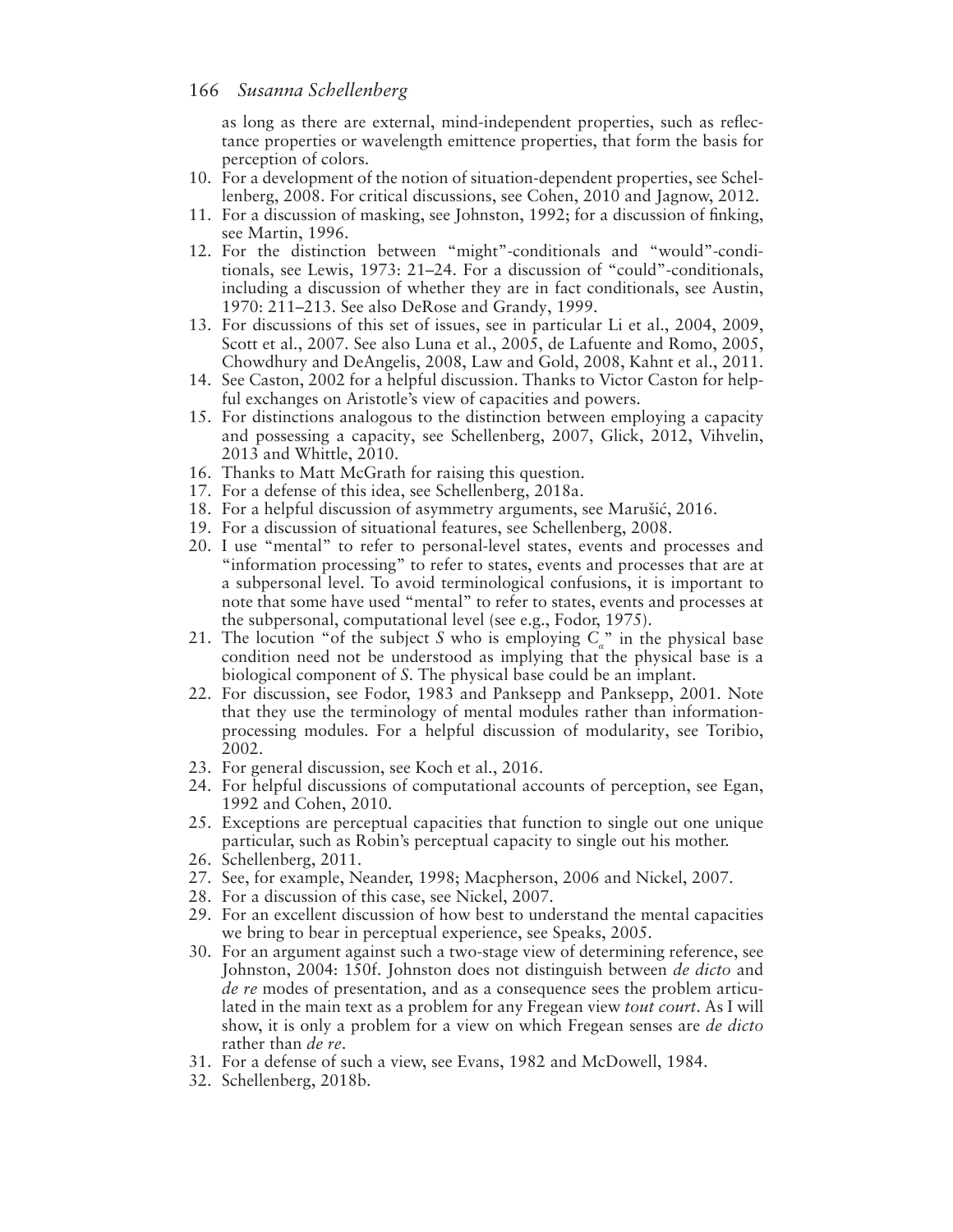- 33. For discussion of nonconceptual content, see Peacocke, 1998; Heck, 2000 and Speaks, 2005. For recent arguments for the idea that perceptual content is conceptually structured, see Glüer-Pagin, 2009 and Bengson et al., 2011.
- 34. For a view on which possessing concepts requires inferential capacities, see Brandom, 1994.
- 35. The key arguments in this book can, however, be accepted if perceptual capacities are understood as conceptual rather than as nonconceptual capacities.

## **References**

- Aristotle (1984) *The Complete Works of Aristotle* (ed. J. Barnes), Princeton: Princeton University Press.
- Austin, J. L. (1946) "Other Minds" in *Supplement to the Proceedings of the Aristotelian Society*, 20, 148–187.
- Austin, J. L. (1970) "Ifs and Cans" in *Philosophical Papers*, 2nd ed., London: Oxford University Press.
- Ayala, F. (1970) "Teleological Explanations in Evolutionary Biology" in *Philosophy of Science*, 37, 1–15.
- Barrett, H. C. and Kurzban, R. (2006) "Modularity in Cognition: Framing the Debate" in *Psychological Review*, 113, 628–647.
- Block, N. (1978) "Troubles with Functionalism" in *Minnesota Studies in the Philosophy of Science*, 9, 261–325.
- Brandom, R. (1994) *Making It Explicit*, Cambridge, MA: Harvard University Press.
- Burge, T. (1979) "Individualism and the Mental" in *Midwest Studies in Philosophy*, 4, 73–121.
- Carruthers, P. (2006) *The Architecture of the Mind*, Oxford: Oxford University Press.
- Chalmers, D. (2006) "Perception and the Fall from Eden" in *Perceptual Experience* (ed. T. Gendler and J. Hawthorne), Oxford: Clarendon Press.
- Chomsky, N. (1995) "Language and Nature" in *Mind*, 104, 1–61.
- Coltheart, M. (1999) "Modularity and Cognition" in *Trends in Cognitive Sciences*, 3, 115–120.
- Craver, C. (2007) *Explaining the Brain: Mechanisms and the Mosaic Unity of Neuroscience*, Oxford: Oxford University Press.
- Craver, C. and Darden, L. (2013) *In Search of Mechanisms: Discoveries across the Life Sciences*, Chicago: University of Chicago Press.
- Cummins, R. (1985) *The Nature of Psychological Explanation*, Cambridge, MA: MIT Press.
- Cummins, R. (2011) "Ontological Minimalism about Phenomenology" in *Philosophy and Phenomenological Research*, 83, 1–40.
- Davidson, D. (1987) "Knowing One's Own Mind" in *Proceedings and Addresses of the American Philosophical Association*, 60, 441–458.
- Dennett, D. C. (1991) *Consciousness Explained*, Boston: Little, Brown & Co.
- DeRose, K. (2009) *The Case for Contextualism*, Oxford: Oxford University Press.
- Devitt, M. (1981) *Designation*, New York: Columbia University Press.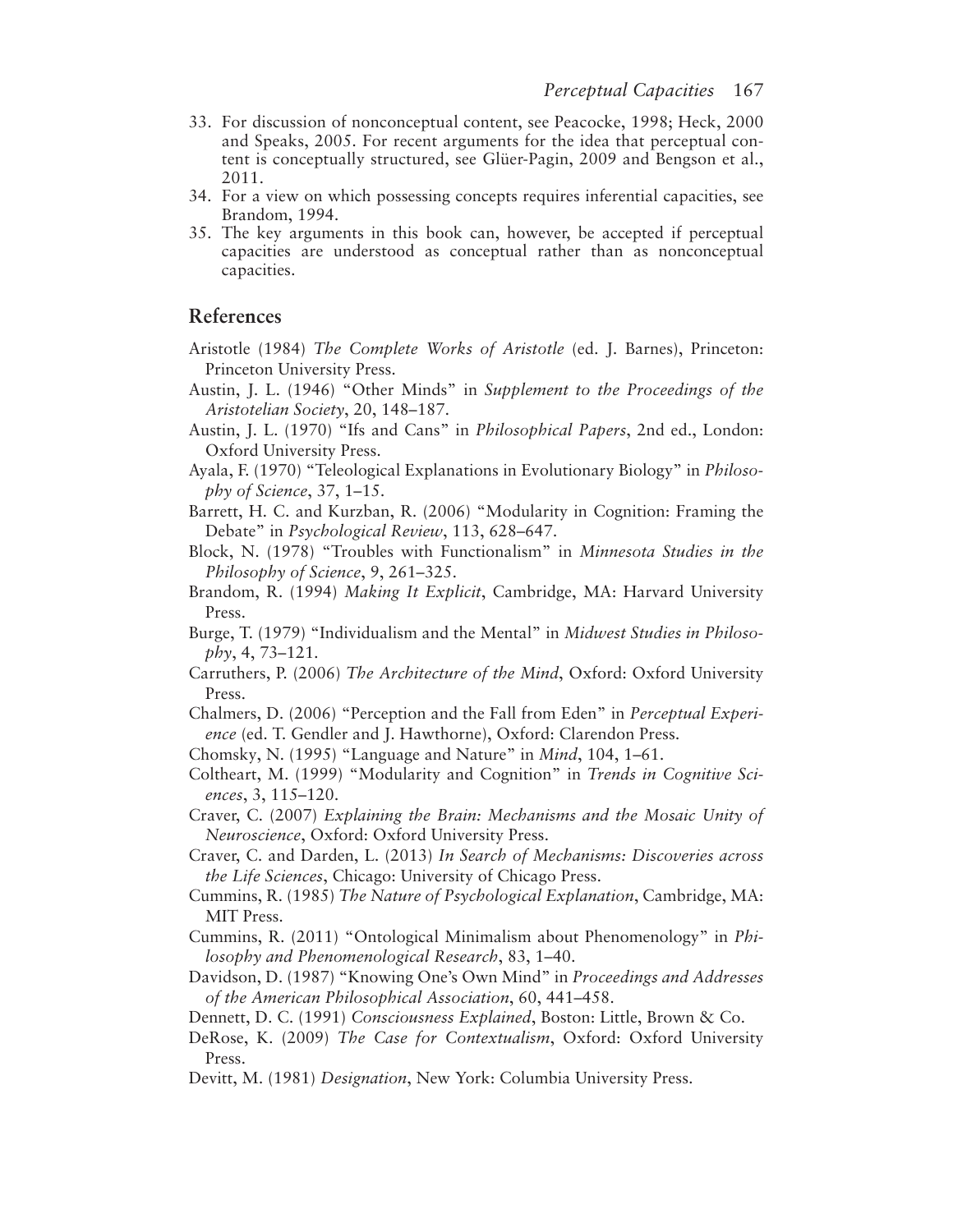- Dretske, F. (1969) *Seeing and Knowing*, Chicago: The University of Chicago Press.
- Dretske, F. (1981) *Knowledge and the Flow of Information*, Cambridge, MA: MIT Press.
- Evans, G. (1982) *The Varieties of Reference* (ed. J. McDowell), Oxford: Oxford University Press.
- Evans, J. St. B. T. and Frankish, K. (2009) *In Two Minds: Dual Processes and Beyond*, Oxford: Oxford University Press.
- Fodor, J. (1975) *The Language of Thought*, Cambridge, MA: Harvard University Press.
- Fodor, J. (1983) *The Modularity of Mind: An Essay on Faculty Psychology*, Cambridge, MA: MIT Press.

Fodor, J. (1987) *Psychosemantics: The Problem of Meaning in the Philosophy of Mind*, Cambridge, MA: MIT Press.

- Fodor, J. (1990) "A Theory of Content, I & II" in *A Theory of Content and Other Essays* (ed. J. Fodor), Cambridge, MA: MIT Press.
- Frankish, K. (2009) "Systems and Levels: Dual-System Theories and the Personal-Subpersonal Distinction" in *Two Minds: Dual Processes and Beyond* (ed. J. St. B. T. Evans and K. Frankish), Oxford: Oxford University Press.
- Godfrey-Smith, P. (2008) "Reduction in Real Life" in *Being Reduced* (ed. J. Hohwy and J. Kallestrup), Oxford: Oxford University Press.
- Goldman, A. (1976) "Discrimination and Perceptual Knowledge" in *The Journal of Philosophy*, 73, 771–791.
- Harman, G. (1990) "The Intrinsic Quality of Experience" in *Philosophical Perspectives*, 4 (ed. J. Tomberlin), Northridge: Ridgeview Publishing Company.
- Hawthorne, J. (2003) *Knowledge and Lotteries*, Oxford: Oxford University Press.
- Johnston, M. (1992) "How to Speak of the Colors" in *Philosophical Studies*, 68, 221–263.
- Kripke, S. (1972) *Naming and Necessity*, Cambridge, MA: Harvard University Press.
- Lewis, D. (1966) "An Argument for the Identity Theory" in *Journal of Philosophy*, 63, 17–25.
- Lewis, D. (1973) *Counterfactuals*, Oxford: Blackwell.
- Lewis, D. (1997) "Finkish Dispositions" in *Philosophical Quarterly*, 47, 143–158.
- Lloyd, D. (2011) "Through a Glass Darkly: Schizophrenia and Functional Brain Imaging" in *Philosophy, Psychiatry and Psychology*, 18, 257–274.
- Macpherson, F. (2006) "Ambiguous Figures and the Content of Experience" in *Noûs*, 40, 82–117.
- Martin, C. B. (1996) "Dispositions and Conditionals" in *The Philosophical Quarterly*, 44, 1–8.
- McDowell, J. (1984) "*De Re* Senses" in *The Philosophical Quarterly*, 34, 283–294.
- Millar, A. (2008) "Perceptual-Recognitional Abilities and Perceptual Knowledge" in *Disjunctivism: Perception, Action, Knowledge* (ed. A. Haddock and F. Macpherson), Oxford: Oxford University Press.
- Millikan, R. G. (1984) *Language, Thought and Other Biological Categories*, Cambridge, MA: MIT Press.